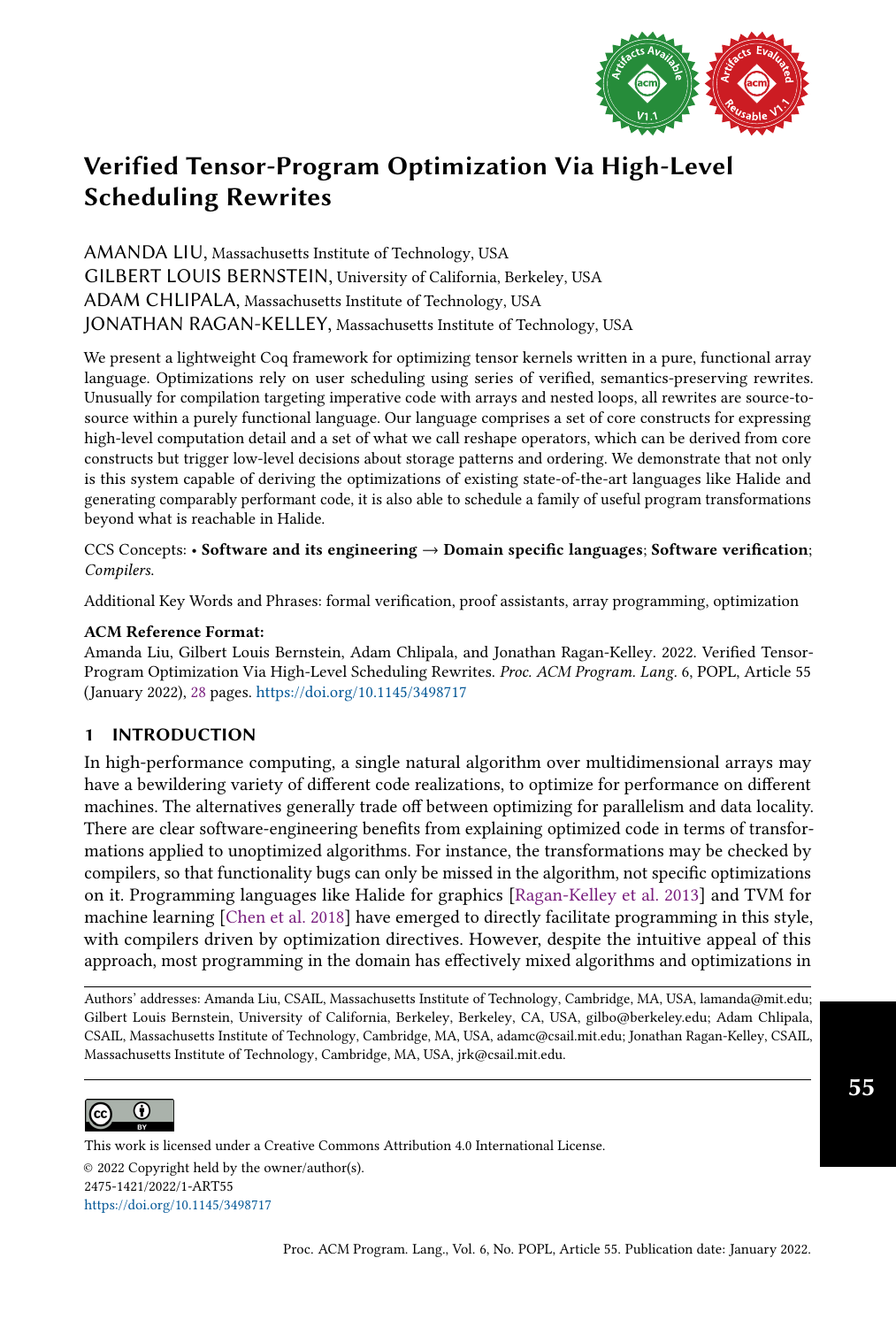single source files, which have no formal connections to alternative implementations of matching algorithms.

In this paper, we present a framework embedded in the Coq proof assistant, with a language of optimization commands that is simultaneously more formally assured and more flexible than in past work. One popular approach is phrasing optimizations as transformations within a single source or intermediate language; the most common kind of transformation is a rewrite rule, a quantified term equality. There have been several success stories, including in Elevate [\[Fu et al.](#page-26-1) [2021\]](#page-26-1), Glenside [\[Smith et al.](#page-27-2) [2021\]](#page-27-2), and others [\[Kommrusch et al.](#page-26-2) [2021;](#page-26-2) [Steuwer et al.](#page-27-3) [2015\]](#page-27-3). A typical such project presents rewrite rules as axioms and then studies engines to apply them effectively. We instead give a formal semantics to a core language and formally verify rewrite rules as theorems. [Steuwer et al.](#page-27-3) [\[2015\]](#page-27-3) proved rewrite rules with respect to a fixed target language (OpenCL), but otherwise we are aware of no past work in this space that demonstrated a practical optimizer with mechanized proofs of rewrite rules, and our proofs are also noteworthy for applying to very general source-to-source rewrite rules.

Working in Coq has appealing advantages, similar to those that arise for embedded domainspecific languages in general. Where past projects have created custom orchestration frameworks for their languages of optimization commands, we inherit most functionality from Coq's standard tactic engine. As the existing tactic language is Turing-complete, we have a powerful framework for coding derivation building blocks at many levels of abstraction and automation. With our tooling, any programmer may add a new rewrite rule or automation procedure, with no danger of optimizer unsoundness, because all rules must be proved from first principles. Further, working within a proof assistant creates opportunities for connecting to other formal developments. We can imagine composing an algorithm soundness proof with one of our derivations of optimized code with correctness of a lower-level-language compiler or even a hardware accelerator - all of which are worthwhile future work.

In this paper, our primary point of comparison is Halide [\[Ragan-Kelley et al.](#page-27-1) [2013\]](#page-27-1), which uses a language of scheduling primitives to optimize graphics code or tensor computations in general. The rewrites provided in our framework allow us to emulate the majority of Halide's scheduling directives. For instance, our rewrites are expressive enough to capture the functionality of Halide scheduling directives such as compute\_at, split, tile, reorder, fuse, unroll, compute\_inline, etc. While some of Halide's scheduling features are out of scope, $<sup>1</sup>$  $<sup>1</sup>$  $<sup>1</sup>$  we aim to demonstrate that</sup> we can nevertheless recover most of the appealing properties of Halide, including comparable performance on representative examples. In contrast to Halide, our scheduling process is entirely proved within Coq while still supporting a fairly pleasant programmer experience (modulo usual gripes about interactive proving in Coq). Furthermore, the chance to extend the system easily with new rewrite rules and procedures allows us to handle some important examples that Halide itself cannot, including an "im2col" procedure of the kind prevalent in machine learning.

Summing up, we claim several contributions:

- We present the first HPC-guided-optimization system that produces machine-checked proofs from first principles, justifying transformations of specific programs.
- We also show for the first time how to accommodate this breadth of potential transformations solely as source-to-source rewrites within a purely functional language, thanks to the concept of reshape operators.

<span id="page-1-0"></span> $1$  We do not yet address transformations requiring stateful looping structures, namely sliding-window optimization, which would be valuable to incorporate as future work. We also do not currently support user-level control of optimizations like vectorization and thread-level parallelism, instead delegating these decisions to the downstream compiler, but our framework would naturally support explicit parallelism as well.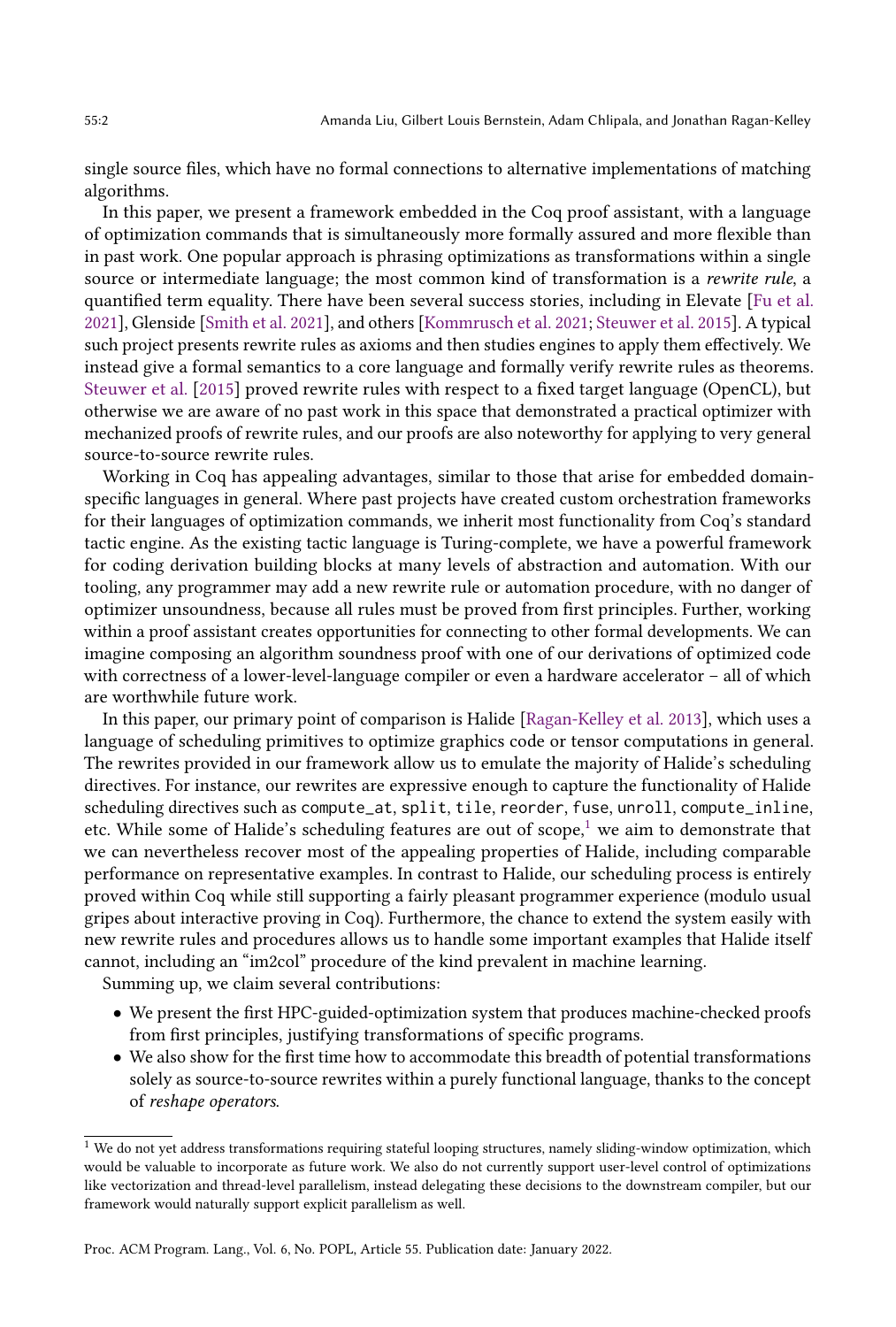- We explain how to use standard Coq features to build a library of definitions and tactics supporting programming and transformation at a natural granularity for HPC programmers.
- We evaluate our prototype and show it produces C code competitive in performance with alternative tools that offer weaker formal guarantees.

The next section outlines the approach with a motivating example. Then we return to define our language (including formal semantics) bottom-up, before proceeding through three crucial elements of our pipeline: basic scheduling rewrites, lowering to imperative code, and reshape operators. After an interlude explaining Coq encoding details, we present preliminary results from an empirical evaluation showing that we achieve competitive performance w.r.t. Halide on a small set of examples, also managing to compile respectably fast versions of some algorithms beyond Halide's applicability. We wrap up with further related-work discussion.

Our framework implementation and examples are available [open-source.](https://github.com/ChezJrk/verified-scheduling)

## 2 OVERVIEW AND MOTIVATING EXAMPLE

The tensor-computation programs found in image-processing and machine-learning kernels often take the form of complex mathematical pipelines. The program expressed below in Halide [\[Ragan-](#page-27-1)[Kelley et al.](#page-27-1) [2013\]](#page-27-1) contains the definition of a simple pipeline comprising two stages where the first one reads from an input tensor  $f$  and the second stage, defining the output, computes each cell as the sum of two adjacent values computed in the first stage. It is followed by the scheduling directives that optimize this program into a tiled, two-stage schedule, which is generally accomplished by splitting a single loop into a nested outer and inner loop pair. This common scheduling strategy is useful for optimization in tensor-computation pipelines since it maintains a degree of producer/consumer locality proportional to the size of the inner generation, while also reducing the amount of redundant computation in pipelines with windows of computation that share values between iterations.

```
ImageParam image(type_of<float>(), 1);
Func f, buf, output;
Var x, x_outer, x_inner;
f = BoundaryConditions::constant\_exterior(image, 0);buf(x) = f(x);output(x) = butf(x-1) + butf(x);output.split(x, x_outer, x_inner, 8, TailStrategy::GuardWithIf);
buf.compute_at(output, x_outer);
```
Halide is a good comparison point for our efforts, since it is widely adopted in industry to produce performance-competitive code. For instance, it is used to produce crucial routines within Adobe Photoshop, and the YouTube video-ingestion pipeline runs Halide-compiled code. Note the crucial split (indicated by a newline above) between the algorithm specification and scheduling (optimization) directives. We will not explain those directives in detail, since our own work accomplishes the same transformations by different means. However, it is worth pointing out that the intermediate results of Halide scheduling directives can often no longer be represented in the source language, a downside that we remedy in our framework.

The tensor-computation programs to be optimized in our framework are written in a high-level, functional language with pure, algebraic constructs, called ATL. This notation allows intricate tensor-computation pipelines to be expressed in high-level terms closely resembling mathematics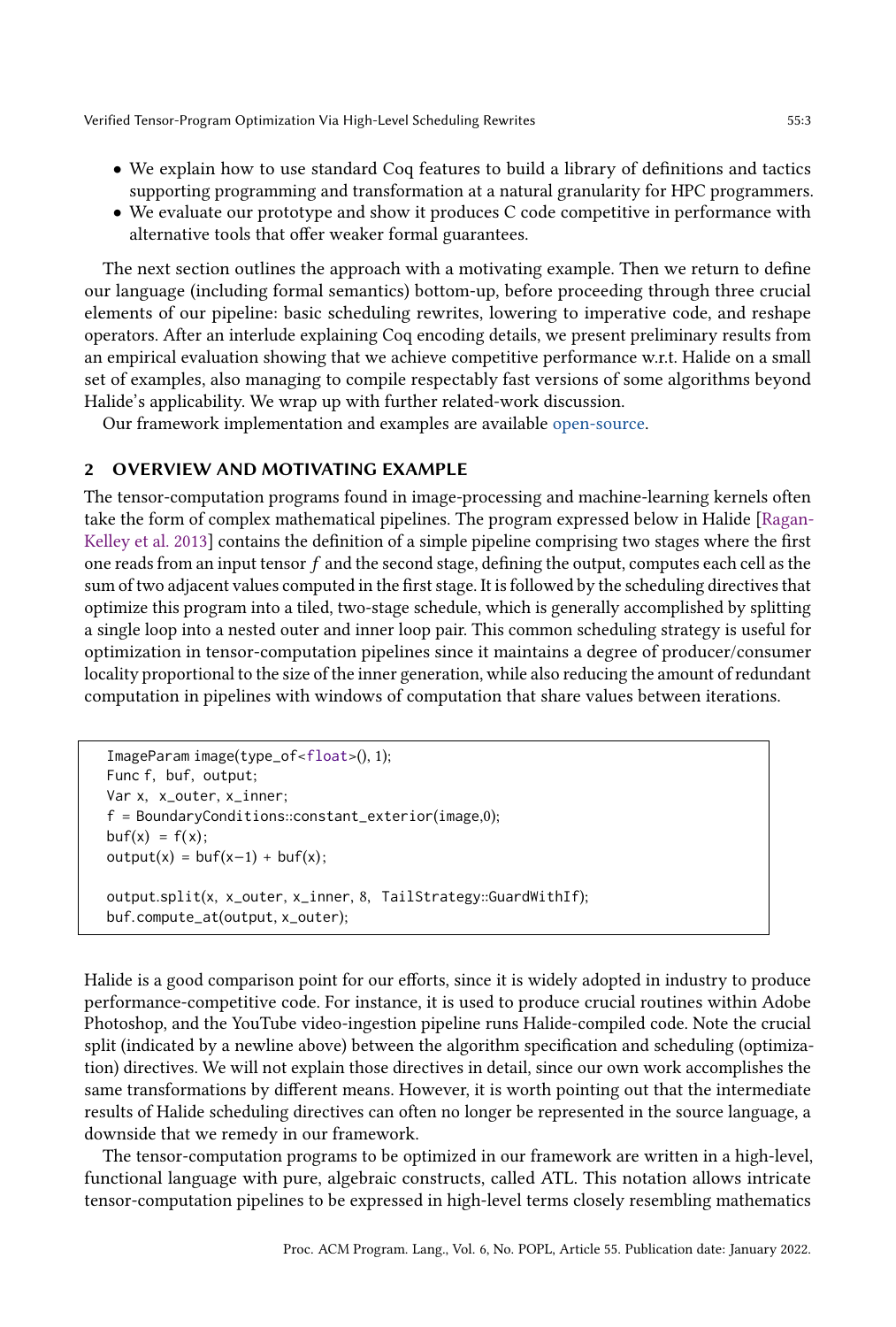equations. Below is the same two-stage pipeline expressed in ATL.

let 
$$
buf := \prod_{i=0}^n f[i]
$$
 in  $\prod_{i=0}^n [0 \leq i-1] \cdot buf[i-1] \oplus buf[i]$ 

The big-operator  $\Box$  syntax is for an array generation (comprehension), giving an iteration variable, its bounds, and an expression to evaluate with it for every value of the iteration variable. We will sometimes describe such expressions colloquially as "loops" (and we will see shortly how that connection is made precise through compilation). The colored brackets denote a guard expression, effectively evaluating to zero or one based on the truth of the Boolean expression therein. We use a guard to avoid depending on an out-of-bounds array access, in this case for the first iteration of the second loop. We write  $\oplus$  for a type-overloaded notion of addition.

Although this is a fairly simple program, most useful and interesting computational pipelines follow a similar form, only at scale: various stages of computation over various input and intermediary bound values using the loop-mimicking constructs of generation and summation, with data-dependent access patterns throughout.

When we presume the input tensor  $f$  to be one-dimensional, our compiler lowers the computational expression into C code of the following form:

```
void pipeline(float ∗f, int n, float ∗output) {
   alloc buf;
   for (int i = 0; i < n; i++)buf[i] = f[i];for (int i = 0; i < n; i++) {
      if (0 \leq i-1)..
      output[i] = .}
}
```
We implement ATL in Coq's specification language Gallina and therefore inherit its semantics. As a result, scheduling transformations on programs in our framework are phrased as quantified equivalences between small ATL expressions, each one formally verified as a theorem. These theorems establish a set of correct and composable scheduling rewrites that can be used to modify smaller expressions in large programs.

The process for using the scheduling theorems and optimizing ATL programs within our framework is conceived and implemented as a constructive proof of equivalence. The constructed value is the optimized schedule derived from the input program, and the machine-checkable proof of equivalence is constructed incrementally and automatically with each rewrite that is applied to transform the program.

We keep this process of proof-constructing scheduling at a high level by providing in our framework a powerful set of tactics to abstract away and automate any of the required low-level proof detail. This way, the proof script for scheduling a program is kept at the level of abstraction of a sequence of distinct rewrites resembling a paper proof of the same equivalence. Moreover, since Coq is also an interactive theorem prover, the intermediate states of the program in the process of scheduling are visible as the proof progresses, at each step displaying the program that results immediately from the theorem rewritten before it. For example, the following is the proof script for scheduling the simple ATL pipeline above from a distinct two-stage program into a tiled two-stage program-the same optimization performed in the Halide example above.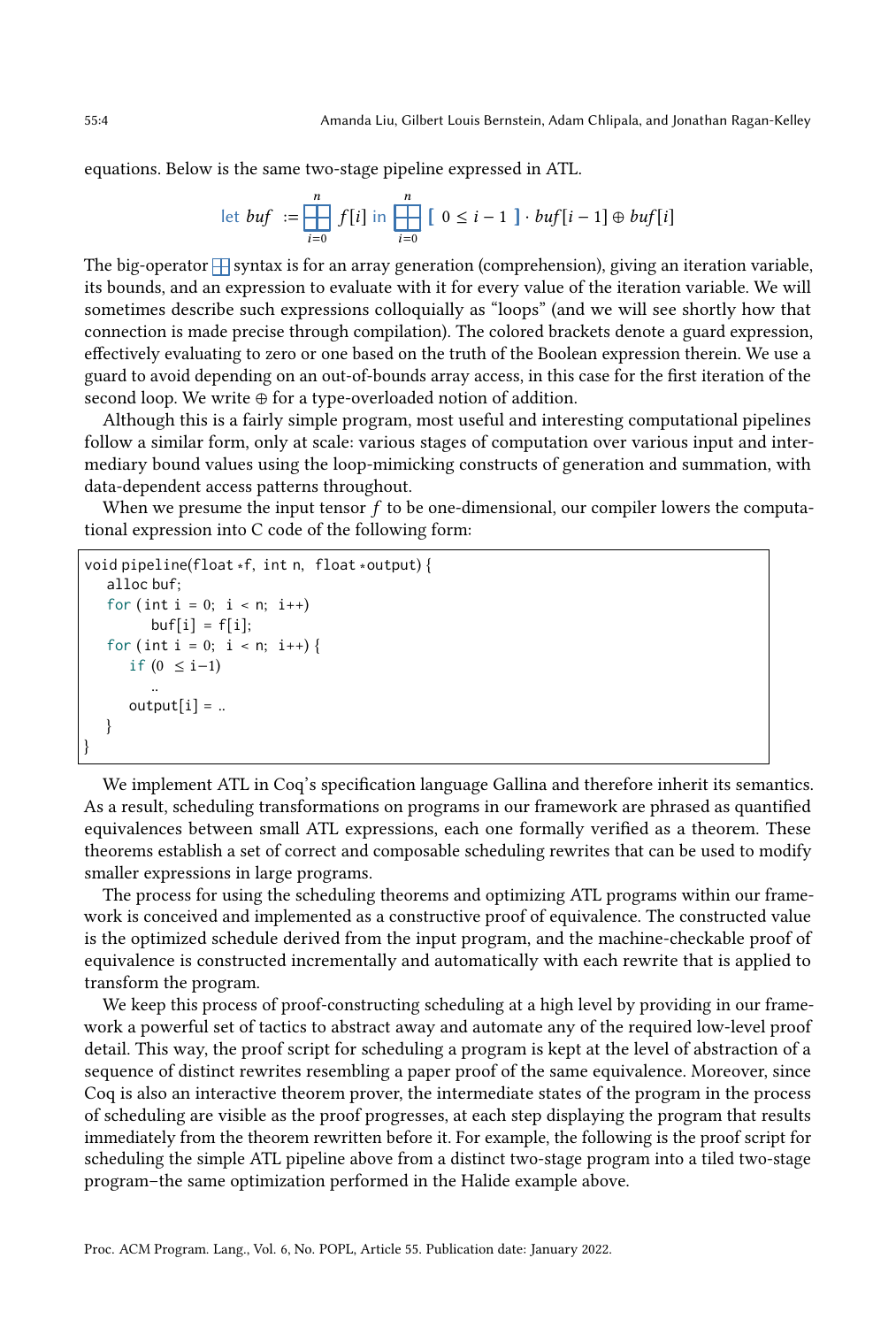```
reschedule. (* generic marker to begin derivation *)inline let_binding.
rw get_gen.
rw get_gen.
rw flatten_trunc_tile_id around (GEN [ - < ] ) with 8.
inline tile.
rw← gp_iverson.
rw ll_get.
rw get_gen_some.
rw lbind_helper for (fun x \Rightarrow [[ - \le ? \ n \ ] \ x).
rw ll_gen.
done. (* generic marker to end derivation *)
```
The main tactic provided in our framework for rewriting programs is the rw tactic, which takes the name of a theorem to be used to rewrite the program as well as some optional arguments to specify a site if ambiguities are present. The inline tactic is written to take as an argument some symbol and inline its definition in the program, performing some minor simplifications to clean up as well. This scheduling procedure performed a tiling optimization on the two-stage pipeline. The newly scheduled tile-pipeline program is shown below.

trunc<sub>r</sub> 
$$
n \underbrace{\bigoplus_{i_0=0}^{[n/8]}}_{i_1=0}
$$
  
\n
$$
\left(\text{let } v := \underbrace{\bigoplus_{i_1=0}^{8} [i_0 * 8 + i_i < n] \cdot (([0 \le i_0 * 8 + i_i - 1] \cdot f[i_0 * 8 + i_i - 1]) \oplus f[i_0 * 8 + i_i]) \text{ in } \bigoplus_{i_1=0}^{8} [i_0 * 8 + i_i < n] \cdot v[i_i]\right)
$$

The C code generated from the tiled ATL program is:

```
void pipeline(float ∗f, int n, float ∗output) {
   for (int io = 0; io < (n + 8 - 1) / 8; io++) {
      float *v = calloc(sizeof(float), 8);for (int ii = 0; ii < 8; i++) {
         if (0 ≤ io ∗8 + ii < n)
            ..
         v[i] = ...}
      for (int ii = 0; ii < 8; ii++) {
         if ( io ∗ 8 + ii < n)
            output[io * 8 + ii] = ..
      }
  }
}
```
Via the newly introduced loop and nested structure, we have achieved a tiled version of the original program. Furthermore, we were able to construct such an optimization through a series of formally verified rewrites on a high-level, algebraic representation of this pipeline.

It is not obvious that all important scheduling optimizations can be performed on terms as high-level as in ATL, but one of our main research contributions is demonstrating an effective interplay between *reshape operators* like trunc<sub>r</sub> as introduced above and the process of compiling to C, such that functional programs signal all important design decisions for nested imperative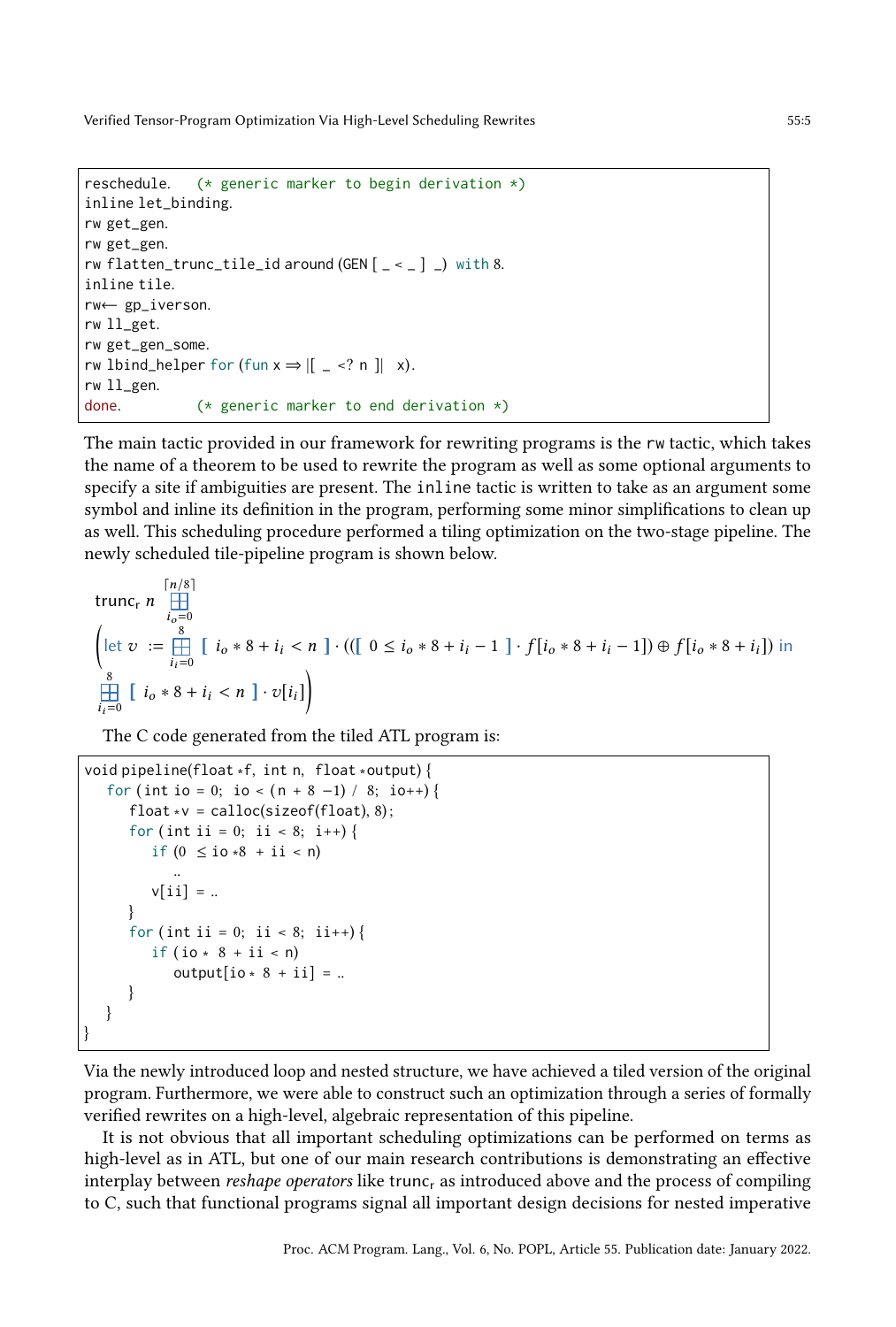loops. Interestingly, the reshape operators are defined in terms of more basic operators like  $\Box$ , not in terms of some explicitly imperative semantics as in past work with proved rewrite laws, making it relatively easy to prove the rewrites we need for effective optimization. Let us now see those core primitives spelled out, before turning to basic scheduling rewrites, compilation to C, and how reshape operators interact with both.

#### 3 CORE LANGUAGE

The source language that our framework uses is a pure, functional language named ATL (A Tensor Language) that is designed to express tensor-computation-pipeline schedules as high-level, algebraic expressions [\[Bernstein et al. 2020\]](#page-26-3).

A Simple Pipeline Example. In this section we begin the description and formalization of the core language constructs of ATL by analyzing a minimal, interesting program. Consider the simple two-stage pipeline written in ATL below.

let 
$$
buf := \prod_{j=0}^n f(j)
$$
 in  $\prod_{i=0}^n [0 \leq i-1] \cdot buf[i-1] \oplus buf[i]$ 

This program encodes a pipeline in which the first stage is some computation represented by the function  $f(x)$ , and the second stage is computed as a sum of  $f(x-1)$  and  $f(x)$ . In ATL, each function is represented as a tensor generated by the tensor-comprehension operator  $\Box$ . This operator realizes a tensor with inputs computed from the expression in its body as a function of the index over a given range. Separate stages in a pipeline are represented as sequential let-bindings in which each stage is realized, and every reference to an upstream stage becomes an access into that buffer.

Given the loop bounds in this program,  $buf[i-1]$  will be out-of-bounds for some iterations in the second stage. Specifically, in the first iteration of the generation when  $i = 0$ , there is a resulting attempt to access buf at −1. As a fix, we logically guard the expression with the condition  $0 \le i-1$ , a predicate that ensures the access is valid. To do so, we use the indicator function from Ken Iverson's APL that returns 1 if its condition is true and 0 otherwise [\[Graham et al. 2011\]](#page-26-4). Consequently, for iterations where this access is valid, this guard acts as the identity function; and for the iteration where the access is invalid, the additive identity is returned instead.

The sum of two values is symbolized by the general  $\oplus$  operator. Notice that in this program, while the function types are well-defined, the dimensionality of the data that is being computed is unspecified and therefore polymorphic. In particular, it can be inferred upon inspection that  $f$ has type  $\mathbb{Z} \to X$ , so the overall expression has type X, where X is effectively a type-unification variable. In ATL, the possible instantiations of  $X$  are limited to a class of scalar or tensor types that we elaborate on next. Therefore, for groups of operators that have type-specific implementations but maintain the same algebraic properties, we introduce single polymorphic operators, as is the case with addition and ⊕.

#### 3.1 Specification

Types. In general, the computational pipelines described in ATL will be polymorphic like the simple pipeline example. In other words, a schedule expressed in ATL is agnostic of the absolute dimensionality of the data it computes over, unless it uses some type-specific operator like scalar multiplication to make dimensionality concrete. To capture the options, we define ATL types with a simple grammar.

$$
\tau \quad ::= \quad \mathbb{R} \mid [\tau]
$$

To put it simply, this means that any ATL expression's type is either an element of  $\mathbb{R}$ , a scalar; or a tensor of elements of some type. As a result, the operators of ATL are inherently polymorphic. All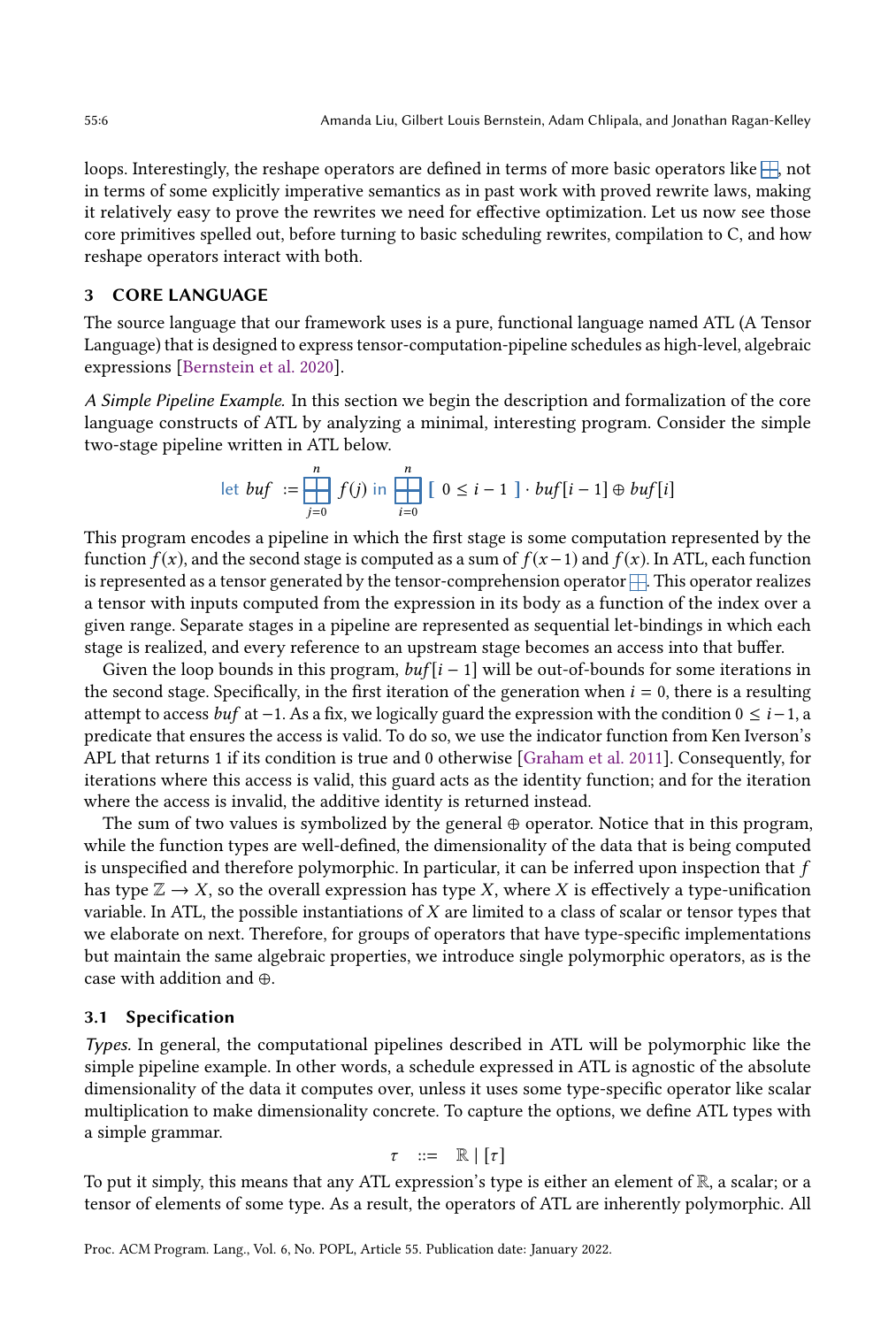instances of this polymorphism for binary addition (⊕), sum reduction (∑), tensor access ([]), and Iverson's bracket or guard ([ ]) can be found in the denotational semantics we present in Figure [2,](#page-7-0) where a given polymorphic operator will be defined as having two semantics separated by a pipe with the first being the semantics for scalars and the latter being for tensor types. In the process of lowering, this abstraction vanishes in both the types and the operator instances, since the absolute dimensionality and sizes of inputs must be given, which instantiates the dimensions in the rest of the pipeline.

A detail worthy of note here is that in this construction, while it is possible to know symbolically the sizes and dimensions of expressions in ATL statically, there is no type-level information concerning the size of each dimension. Additionally, there is no type-enforced property of uniformity within tensors. For example, the following is a completely valid program in ATL, syntactically speaking:



This simple program computes a tensor that comprises tensors of various lengths-a complexity that we wish to disallow. The details of the logical mechanisms we use to implement this constraint on ATL programs are elaborated on more formally in Section [7.1,](#page-19-0) but for now we introduce a simpler convention. We will use a function shape that takes an ATL expression with consistent internal dimension sizes and returns as a list the size of each dimension. It returns the empty list for scalar expressions. For example, reconsider the simple pipeline presented previously. If f were a function producing scalars, then the final output would be a tensor of  $n$  scalars. The same statement is expressed below using the shape function convention:

shape
$$
\left(\n\begin{bmatrix}\n\text{let } but \quad \text{:= }\prod_{j=0}^{n} f(j) \text{ in } \prod_{i=0}^{n} \left[ 0 \leq i-1 \right] \cdot \text{buf}[i-1] \oplus \text{buf}[i]\n\end{bmatrix}\n= [n]
$$

We can use this same construct to discuss the simple pipeline in more general terms without having to examine the concrete type of f. Suppose it is known that  $\forall x$ . shape( $f(x)$ ) = s. It follows that shape applied to the simple pipeline yields the following:

$$
\text{shape}\bigg(\text{let }buf \ := \ \bigsqcup_{j=0}^n \ f(j) \ \text{in} \ \ \bigsqcup_{i=0}^n \ \ [\ \ 0 \leq i-1 \ \ ] \cdot \ \text{buf}[i-1] \oplus \ \text{buf}[i] \bigg) \ = \ n::s
$$

Syntax and Semantics. The complete syntax of our embedding appears in Figure [1,](#page-7-1) with a denotational semantics excerpted in Figure [2.](#page-7-0) Note that we chose to use a shallow embedding, which means that each syntactic construct is just a library function written in Coq's dependently typed, pure functional language Gallina. We will not dwell here on more intuition for the different constructs, as we are about to see many examples via algebraic properties to be proved. One remark, though, is in order for the final clause of Figure [2,](#page-7-0) which explains array indexing. We treat out-of-bounds accesses as returning default values, relying on later static analysis to confirm that derived programs never actually make out-of-bounds accesses. It is important that default values are properly typed, so we compute them based on those arrays' first elements.

# 4 THE SCHEDULING-REWRITE FRAMEWORK

In this section, we detail the construction and utility of our rewrite framework so as to allow high-level, user scheduling of ATL programs through a series of algebraic rewrites verified within Coq. In order to do so, we introduce some common and useful examples of the rewrites we have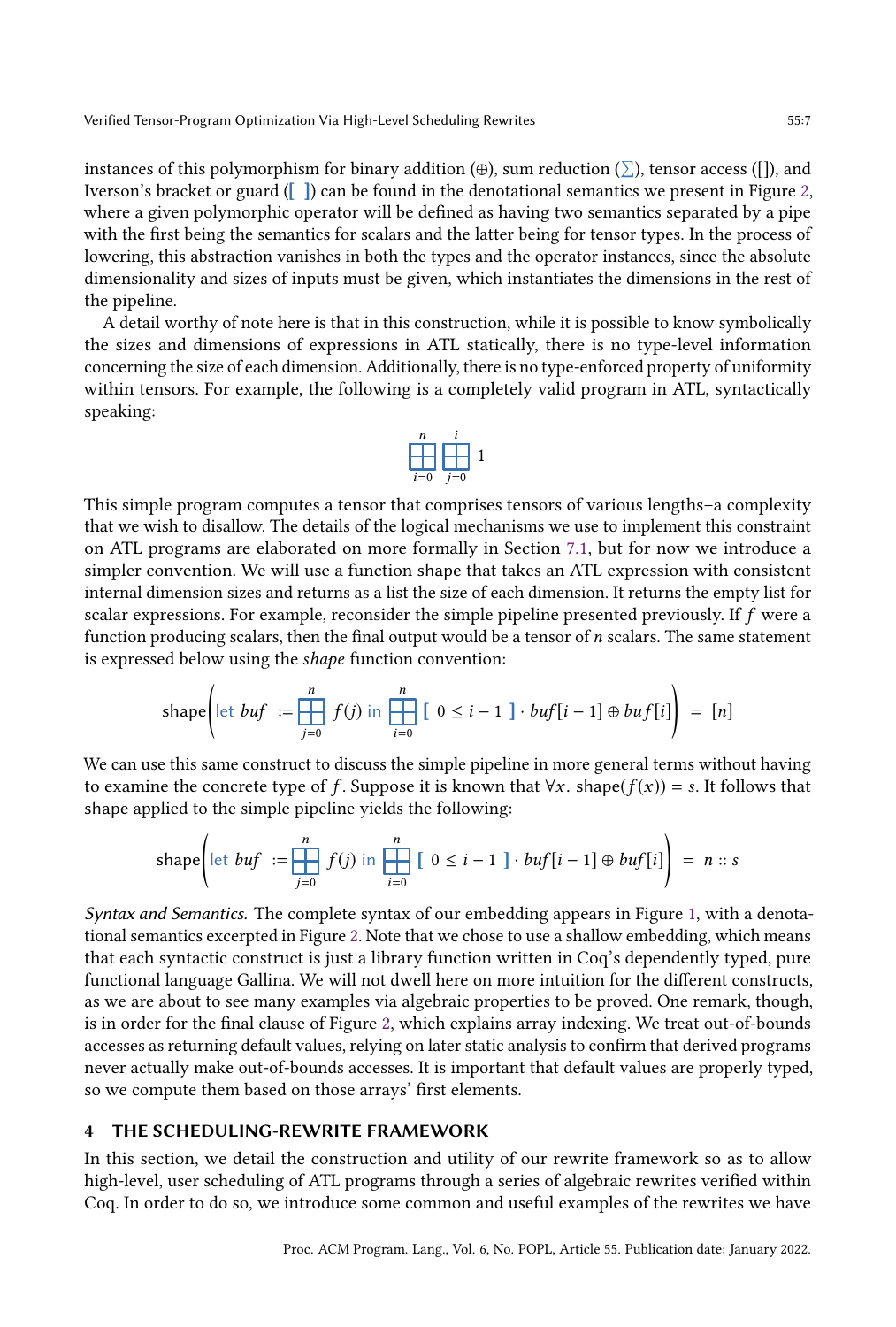<span id="page-7-1"></span>Variable  $x \in \mathbb{S}$ Index Expression  $I := x | i | I + I | I - I | I \times I | [I / I] | I / I | I \times I$ Predicate  $p ::= true | false | I = I | I < I | I \le I | p \land p$ Expression  $e ::= x \mid [p] \cdot e \mid \text{let } x := e \text{ in } e \mid \frac{1}{12}$  $\frac{I}{x=I}$  e |  $\sum_{x=1}^{I}$  $\sum_{x=I} e | e \oplus e | e[I] | e * e | e/e$ 

Fig. 1. Core ATL syntax

<span id="page-7-0"></span><sup>J</sup>R<sup>K</sup> <sup>=</sup> <sup>R</sup> <sup>J</sup>[<sup>τ</sup> ]<sup>K</sup> <sup>=</sup> list <sup>J</sup><sup>τ</sup> <sup>K</sup> <sup>J</sup>I<sup>1</sup> <sup>+</sup> <sup>I</sup>2<sup>K</sup> <sup>=</sup> <sup>J</sup>I1<sup>K</sup> <sup>+</sup> <sup>J</sup>I2<sup>K</sup> <sup>J</sup>|<sup>e</sup> <sup>|</sup><sup>K</sup> <sup>=</sup> length <sup>J</sup>e<sup>K</sup> <sup>J</sup>[ <sup>p</sup> ] · <sup>e</sup><sup>K</sup> <sup>=</sup> (if <sup>J</sup>p<sup>K</sup> then 1 else 0) \* <sup>J</sup>e<sup>K</sup> <sup>|</sup> <sup>J</sup>[ <sup>p</sup> ] · <sup>e</sup>[0]<sup>K</sup> :: <sup>J</sup>[ <sup>p</sup> ] · <sup>e</sup>[1]<sup>K</sup> :: . . . :: <sup>J</sup>[ <sup>p</sup> ] · <sup>e</sup>[|<sup>e</sup> | − <sup>1</sup>]<sup>K</sup> :: [] <sup>J</sup>let <sup>x</sup> :<sup>=</sup> <sup>e</sup><sup>1</sup> in <sup>e</sup>2<sup>K</sup> <sup>=</sup> let <sup>J</sup>x<sup>K</sup> <sup>=</sup> <sup>J</sup>e1<sup>K</sup> in <sup>J</sup>e2<sup>K</sup> s I2 x=I<sup>1</sup> e { <sup>=</sup> <sup>J</sup>e[I1/x]<sup>K</sup> :: <sup>J</sup>e[(I<sup>1</sup> <sup>+</sup> <sup>1</sup>)/x]<sup>K</sup> :: . . . :: <sup>J</sup>e[(I<sup>2</sup> <sup>−</sup> <sup>1</sup>)/x]<sup>K</sup> :: [] s Í I2 x=I<sup>1</sup> e { <sup>=</sup> <sup>J</sup>e[I1/x] ⊕ <sup>e</sup>[(I<sup>1</sup> <sup>+</sup> <sup>1</sup>)/x] ⊕ . . . <sup>⊕</sup> <sup>e</sup>[(I<sup>2</sup> <sup>−</sup> <sup>1</sup>)/x]<sup>K</sup> <sup>J</sup>e<sup>1</sup> <sup>⊕</sup> <sup>e</sup>2<sup>K</sup> <sup>=</sup> <sup>J</sup>e1<sup>K</sup> <sup>+</sup> <sup>J</sup>e2<sup>K</sup> <sup>|</sup> <sup>J</sup>e1[0] ⊕ <sup>e</sup>2[0]<sup>K</sup> :: <sup>J</sup>e1[1] ⊕ <sup>e</sup>2[1]<sup>K</sup> :: . . . :: <sup>e</sup>1[max(J|e<sup>1</sup> <sup>|</sup>K,J|e<sup>2</sup> <sup>|</sup>K) - 1] ⊕ <sup>e</sup>2[max(J|e<sup>1</sup> <sup>|</sup>K,J|e<sup>2</sup> <sup>|</sup>K) - 1] :: [] <sup>J</sup>e[I]<sup>K</sup> <sup>=</sup> ( <sup>J</sup><sup>I</sup> <sup>K</sup>th element of <sup>J</sup>eK, index is in-bounds <sup>J</sup>[ false ] · <sup>e</sup>[0]K, index is out-of-bounds

Fig. 2. Denotational semantics for the core of the ATL language (selected rules)

proven as theorems in our framework, as well as the lemmas we have proven to provide logical machinery necessary for automated, conditional rewriting under binders and logical contexts.

#### 4.1 Scheduling Rewrites

Each scheduling rewrite is formulated as a theorem of functional equivalence between two ATL programs. Rather than being declared as an axiom, it is proven in accordance with the semantics of the language's embedding.

We begin once more by considering the simple two-stage pipeline program.

let 
$$
buf := \prod_{j=0}^n f(j)
$$
 in  $\prod_{i=0}^n [0 \leq i-1] \cdot buf[i-1] \oplus buf[i]$ 

This schedule for computing the two-stage pipeline will first realize  $f$  over its full specified domain to be stored into *buf* before the output stage is able to proceed and compute on *buf*. One possible scheduling transformation would be traditional loop fusion, which allows the two loops apparent in the program to be combined into one. In larger pipelines with stages requiring greater arithmetic intensity or a greater number of operations being fused, this optimization takes advantage of improved locality between when a value is computed and when it is used. In the case of our

Proc. ACM Program. Lang., Vol. 6, No. POPL, Article 55. Publication date: January 2022.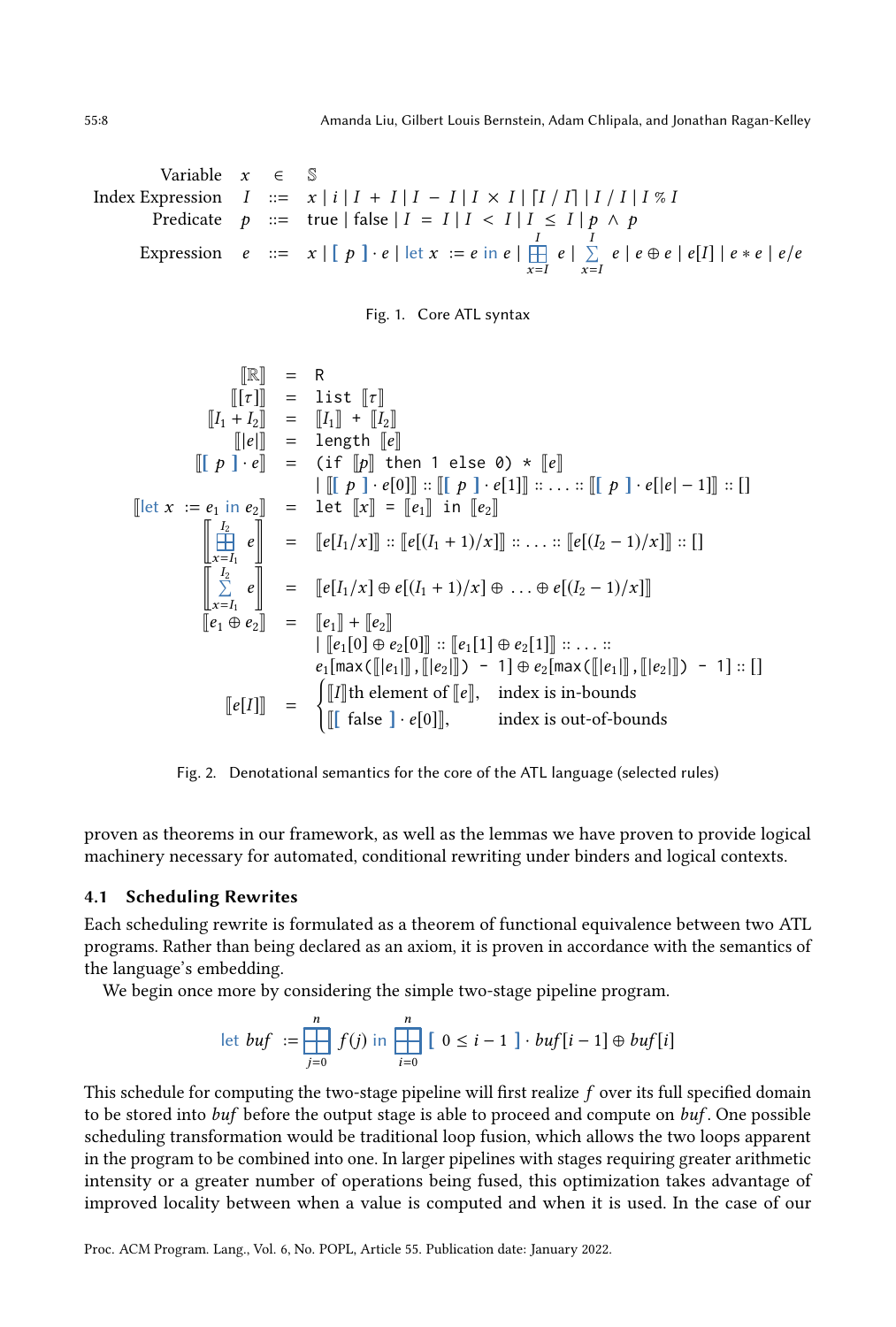simple pipeline, this transformation can be achieved by inlining the expression  $\mathop\Box^n$  $\prod_{i=0}$   $f(i)$  into each occurrence of the binding buf in the body of the let-binding. This transformation can be stated more generally as the following equivalence:

let 
$$
x := e_1
$$
 in  $e_2 = e_2[e_1/x]$ 

Although this equivalence is relatively simple given that it is exactly in-line with the denotational semantics for let-bindings, every transformation that our framework provides will be of this form: a quantified equivalence between two ATL expressions, possibly with further premises.

After this rewrite is applied on the pipeline program, we are left with the following program:

$$
\prod_{i=0}^{n} [0 \leq i-1] \cdot \left(\prod_{j=0}^{n} f(j)\right) [i-1] \oplus \left(\prod_{j=0}^{n} f(j)\right) [i]
$$

Although the two stages in this pipeline have been combined into one, there is still a lot of redundant computation being performed, resulting in a lack of locality. The full inlined generation expression is computed only to have most array cells ignored, choosing just one index to read. This artifact is common with substitution-based reductions. In order to reduce this program further and achieve a fully fused form, a separate rewrite theorem is needed:

$$
0 \le k < n
$$
\n
$$
\left(\prod_{i=0}^n e\right)[k] = e[k/i]
$$

This equivalence follows from the intuition that an in-bounds access to a comprehension yields the comprehension body evaluated at the right index. This identity, of course, only holds under the premise that  $k$  is a nonnegative integer less than  $n$ .

In order to reduce the pipeline program further, this rewrite would need to be applied at two sites. However, this scheduling rewrite reducing an access into a generation cannot be applied in the same direct manner as the first let-inlining scheduling rewrite. The issue here is two-fold. First, the access index quantified as k in the rewrite theorem statement will refer to  $i - 1$  and i in the application sites of this rewrite. However, both of these index expressions contain i, which is a binding introduced by the  $\Box$  operator and is not visible outside of the subexpression. Additionally, the rewrite will only succeed if we can prove its premise about indices staying in-bounds. Since the index expressions in question are not visible in the current context, there is no known information constraining the values they may take on.

Most scheduling rewrites provided in this framework are similar to this example in requiring proof of bounds at the rewrite site-possibly under binders.

## <span id="page-8-0"></span>4.2 Binders and Contexts

The generation, summation, and let-binding language constructs introduce name bindings for the iterated indices and the let-bound expression, respectively. Therefore, optimizing subexpressions in the bodies of such constructs will require rewriting under binders. Coq users are accustomed to technicalities of rewriting under binders, appealing to axioms like functional extensionality. However, we need a stronger principle here that also allows proof of side conditions using assumptions introduced by binders. For example, in the body of tensor generation, the value of the bound index is limited by the extents of the loop. Therefore, equivalence of expressions in the body of a generation operation can be described in the following lemma: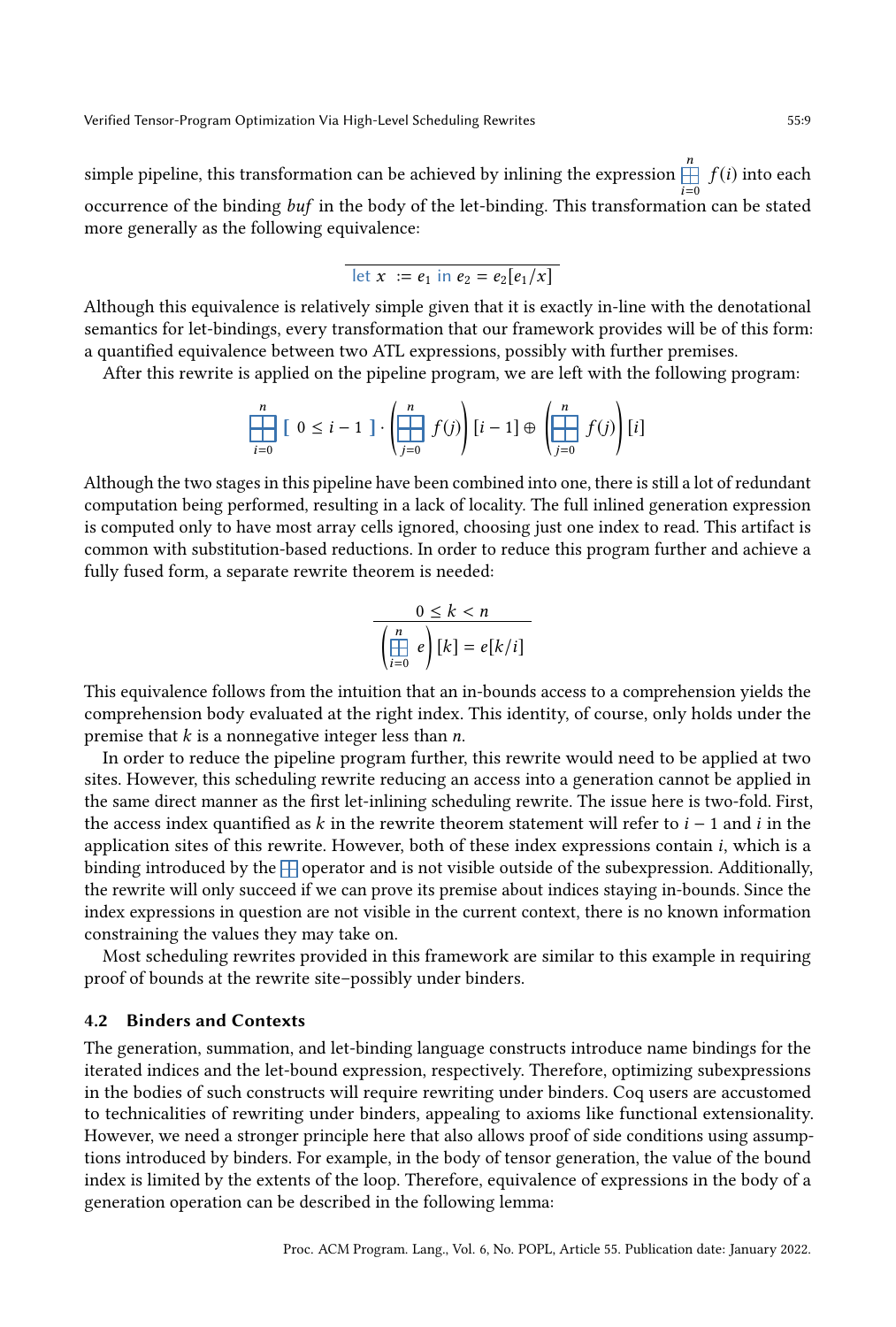55:10 Amanda Liu, Gilbert Louis Bernstein, Adam Chlipala, and Jonathan Ragan-Kelley

$$
\frac{\forall x. \ 0 \le x < n \to e_1[x/i] = e_2[x/i]}{\prod_{i=0}^n e_1 = \prod_{i=0}^n e_2}
$$

This lemma can be used to aid in applying the final rewrites needed to schedule the two-stage pipeline into a totally fused program. The equivalence we are trying to establish with the rewrites is stated below:

$$
\prod_{i=0}^{n} [0 \leq i-1] \cdot \left(\prod_{j=0}^{n} f(j)\right) [i-1] \oplus \left(\prod_{j=0}^{n} f(j)\right) [i] = \prod_{i=0}^{n} [0 \leq i-1] \cdot f(i-1) \oplus f(i)
$$

We want to apply the general tensor-comprehension lemma stated above, whose premise quantifies over in-bounds loop indices. Letting that fresh local variable also be called  $i$ , we must prove the following given  $0 \le i \le n$ :

$$
\left[\begin{array}{c}0 \leq i-1\end{array}\right] \cdot \left(\prod_{j=0}^n f(j)\right) [i-1] \oplus \left(\prod_{j=0}^n f(j)\right) [i] = \left[\begin{array}{c}0 \leq i-1\end{array}\right] \cdot f(i-1) \oplus f(i)
$$

In this context, the access of i into the generation is valid, and the rewrite is able to succeed and result in the following schedule:

$$
\prod_{i=0}^{n} [0 \leq i-1] \cdot \left(\prod_{j=0}^{n} f(j)\right) [i-1] \oplus f(i)
$$

The access at  $i - 1$  is not provably valid in this context just yet. Although the knowledge that  $0 \le i < n$  provides that  $i - 1 < n$ , there is no guarantee that it is nonnegative. However, the guard surrounding the  $i - 1$  access provides additional logical context that may assist this rewrite. Since this guard acts as an indicator function of some predicate and acts as the identity function if the predicate is true and effectively zeroes out the guarded expression if false, any shape-preserving rewrite applied in the guarded expression may assume the guard's predicate. This equivalence is formulated as the context-producing lemma below:

shape(
$$
e_1
$$
) = shape( $e_2$ )  $p \rightarrow e_1 = e_2$   
\n $\begin{bmatrix} p \\ \end{bmatrix} \cdot e_1 = \begin{bmatrix} p \\ \end{bmatrix} \cdot e_2$ 

We will take advantage of this lemma to prove our intended rewrite:

$$
\left[\begin{array}{c}0 \leq i-1\end{array}\right] \cdot \left(\left[\begin{array}{c}n \\ \hline \text{ }j=0\end{array}\right] f(j)\right) [i-1] = \left[\begin{array}{c}0 \leq i-1\end{array}\right] \cdot f(i-1)
$$

By applying the guard-specific context-producing lemma, we arrive at the following equivalence.

$$
\left(\prod_{j=0}^{n} f(j)\right)[i-1] = f(i-1)
$$

Now in addition to the information provided from the generation that  $0 \le i \le n$ , the context includes the constraint that  $0 \le i - 1$ . This is sufficient information to ensure the validity of the access, and so the scheduling rewrite may be applied here. Finally, we arrive at the following fully fused schedule of the two-stage pipeline:

$$
\prod_{i=0}^{n} [0 \leq i-1] \cdot f(i-1) \oplus f(i)
$$

We equip other binding constructs with similar context lemmas, and our rw tactic applies the lemmas automatically to rewrite under binders.

Proc. ACM Program. Lang., Vol. 6, No. POPL, Article 55. Publication date: January 2022.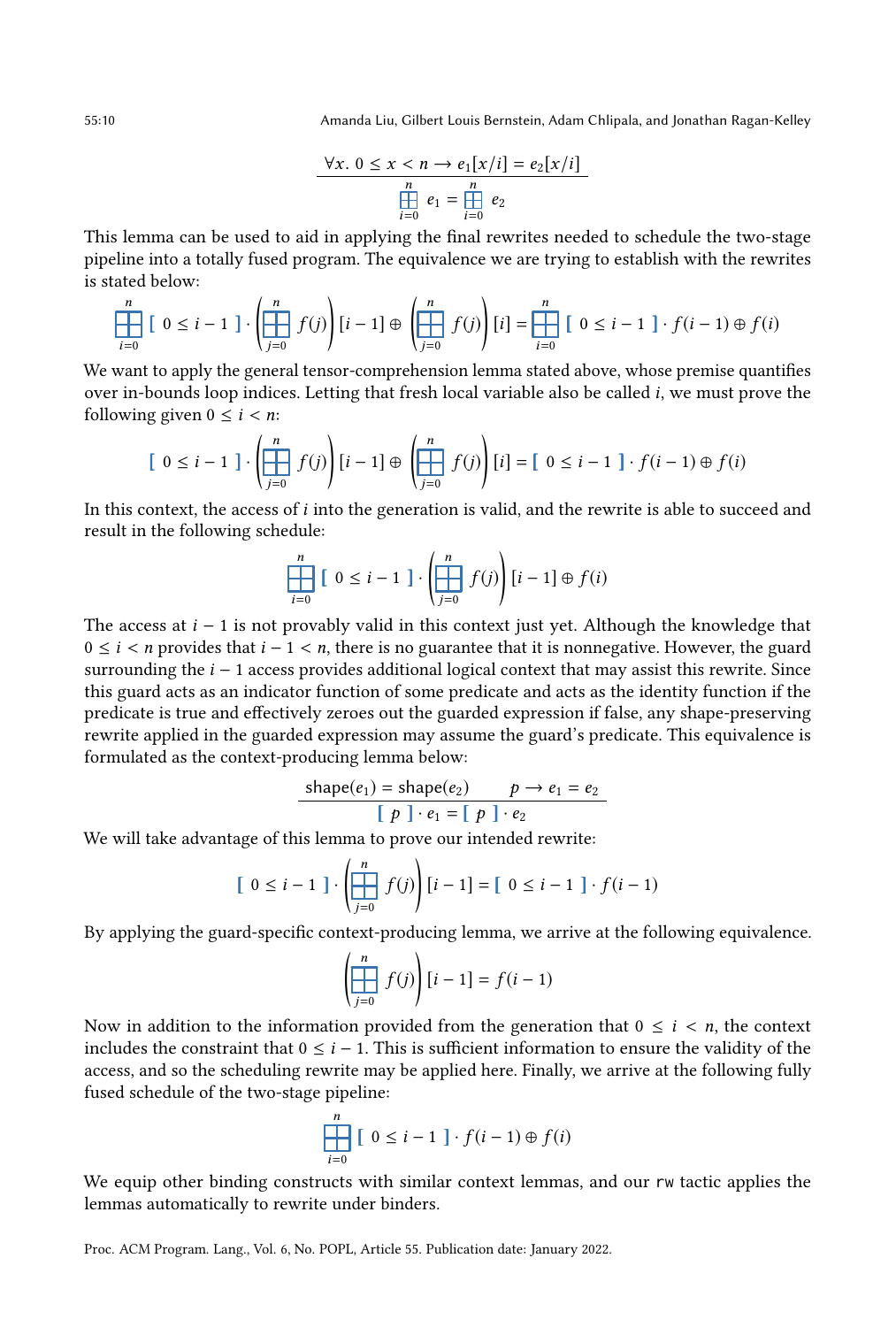# 4.3 Rewrite Tactics and Automation

In order to provide a user-scheduling experience that consists of high-level, algebraic rewrites to induce program transformations, our framework provides a set of tactics to abstract and automate the logical reasoning described in the previous sections. The central schedule-rewriting tactic in our framework is rw, which formalizes the patterns we used in the prior example. This tactic takes as an argument the name of the theorem representing the scheduling rewrite to be performed, plus a number of optional arguments for configuration and application-site specificity. As a result, the scheduling process on the simple pipeline we have walked through is achieved in our framework as the following high-level, interactive proof script consisting of a series of rewrite theorems.

```
reschedule. (* generic marker to begin derivation *)
rw unfold_let.
rw get_gen.
rw get_gen.
done. (* generic marker to end derivation *)
```
The conditions that must be proven in context in order for a rewrite to be applied largely reduce to equalities and comparisons between the arithmetic expressions representing the shapes of dimensions within the structure of the program. Rewrites that do not involve tiling result in indexing expressions and loop bounds that land in the world of affine arithmetic, which is decidable. However, due to the use of tiling and flattening, which introduce dimensions with terms that respectively include ceiling division and multiplication, these arithmetic expressions are not exclusively affine. As a result, comparison between these expressions is undecidable in the general case. However, even expressions generated from the use of reshape operators arise in a regular form expressing Euclidean factorization of known terms. As a result, we are still able to prove the conditions automatically for all interesting examples demonstrated in this paper.

# 5 COMPILATION

In order to demonstrate the ability of our framework to express useful, performant schedules, we implemented a trusted lowering from ATL into C to be able to produce runnable code (which will turn out to have competitive performance). In this section, we present the stages of the lowering process and the rules for code generation.

# 5.1 Normalization

In order to reduce the logical complexity required of code generation, we first normalize the form of the program to be compiled. This normalization, unlike code generation, need not be trusted since it consists entirely of verified rewrites.

Dimensionality Specialization. At the time of compilation, the input is no longer dimensionally polymorphic. In other words,  $\tau$  has been instantiated with a fully concretized tensor type. Although the exact size of each dimension is still parametric and will be taken in as input into the compiled pipeline, the full dimensionality of the input and therefore the program is known. This allows a use of a polymorphic operator to be expanded to its type-specific equivalent. In particular, this allows the  $oplus$  binary operator to be replaced with standard addition for the scalar type and an addition function tensor\_add that performs addition on tensors with the semantics described in Figure [2.](#page-7-0)

Take for example the unnormalized schedule for the fully fused simple pipeline program illustrated below.

$$
\prod_{i=0}^{n} [0 \leq i-1] \cdot f(i-1) \oplus f(i)
$$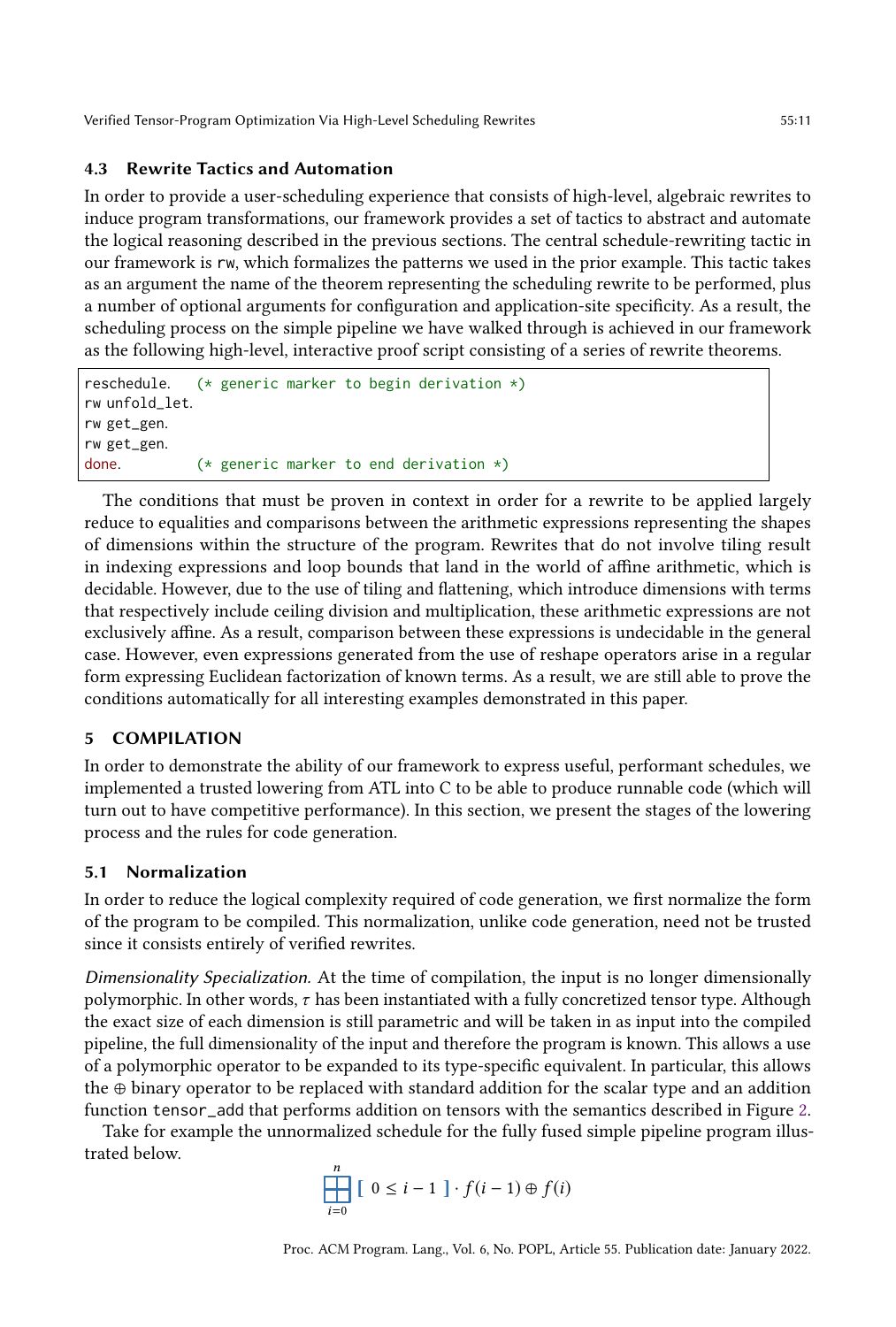At the time of compilation, the dimensionality of  $f$  must be specified as an input to the pipeline. If the input f is specialized to be a function of type  $\mathbb{Z} \to \mathbb{R}$ , then this stage of normalization will result in the following program:

$$
\prod_{i=0}^{n} [0 \leq i-1] \cdot f(i-1) + f(i)
$$

If the input  $f$  were specialized to be a function of type returning a tensor of any dimension, then this stage of normalization will result in the following program:

$$
\prod_{i=0}^{n} \text{tensor\_add} ([0 \leq i-1] \cdot f(i-1)) (f(i))
$$

Since this is mere instantiation of an abstract construct, all specifications of the polymorphic operator and therefore all consequent properties proven still hold for the instantiation, so it maintains semantic equivalence.

Normalization Lemmas. A computational pipeline written in ATL can be interpreted as a series of computer values being realized into output and intermediary buffers, with these assignments occurring at the leaf nodes in the program's AST. As a result, each stage will correspond to a buffer and a set of loop nests shaping computation to be stored into the buffer at each iteration. In the target language C, this terminal assignment for expressions must be done at the scalar granularity. However, at this point in normalization, there still remain leaf-node expressions that are not scalar. Take for example the fully fused pipeline schedule. Consider the case where the input function  $f$  is taken to have a return type of  $[\mathbb{R}]$ , where the shape of its values is [a]. One step of type-specific operator specialization yields the program below:

$$
\prod_{i=0} \text{tensor\_add} ([0 \leq i-1] \cdot f(i-1)) (f(i))
$$

n

n

The final expression computed here to be stored in the output buffer is the sum of  $f(i - 1)$  and  $f(i)$ . However, this expression has a nonscalar type. In order to perform this assignment, a loop must be inserted for each dimension of this tensor and each element of it accessed and assigned. This transformation can be interpreted as yet another proved rewrite, similar to a scheduling rewrite:

shape(
$$
v_1
$$
) = shape( $v_2$ ) =  $n ::$   
tensor.add  $v_1 v_2 = \prod_{i=0}^{n} v_1[i] \oplus v_2[i]$ 

This lemma states that the sum of two tensors expressed as an application of the tensor\_add function can be rephrased as a generation where each element is the sum of the elements of each tensor at that specific index. Not only is this equivalence directly in-line with the semantic definition of tensor addition, the transformation that it induces does not affect the ultimate schedule produced from code generation, unlike most scheduling rewrites. After one application of this normalization lemma on the example pipeline, we arrive at the following program:

$$
\overbrace{\mathop{\bigsqcup}\limits_{i=0}^{n}\mathop{\bigsqcup}\limits_{j=0}^{a}\left[\begin{array}{c} 0 \leq i-1 \end{array}\right] \cdot (f(i-1))[j] \oplus (f(i))[j]
$$

The notable differences here are that the leaf-node expression being computed and stored is no longer a sum of  $f(i - 1)$  and  $f(i)$  but an access into  $f(i - 1)$  and  $f(i)$ , and there is a new loop nest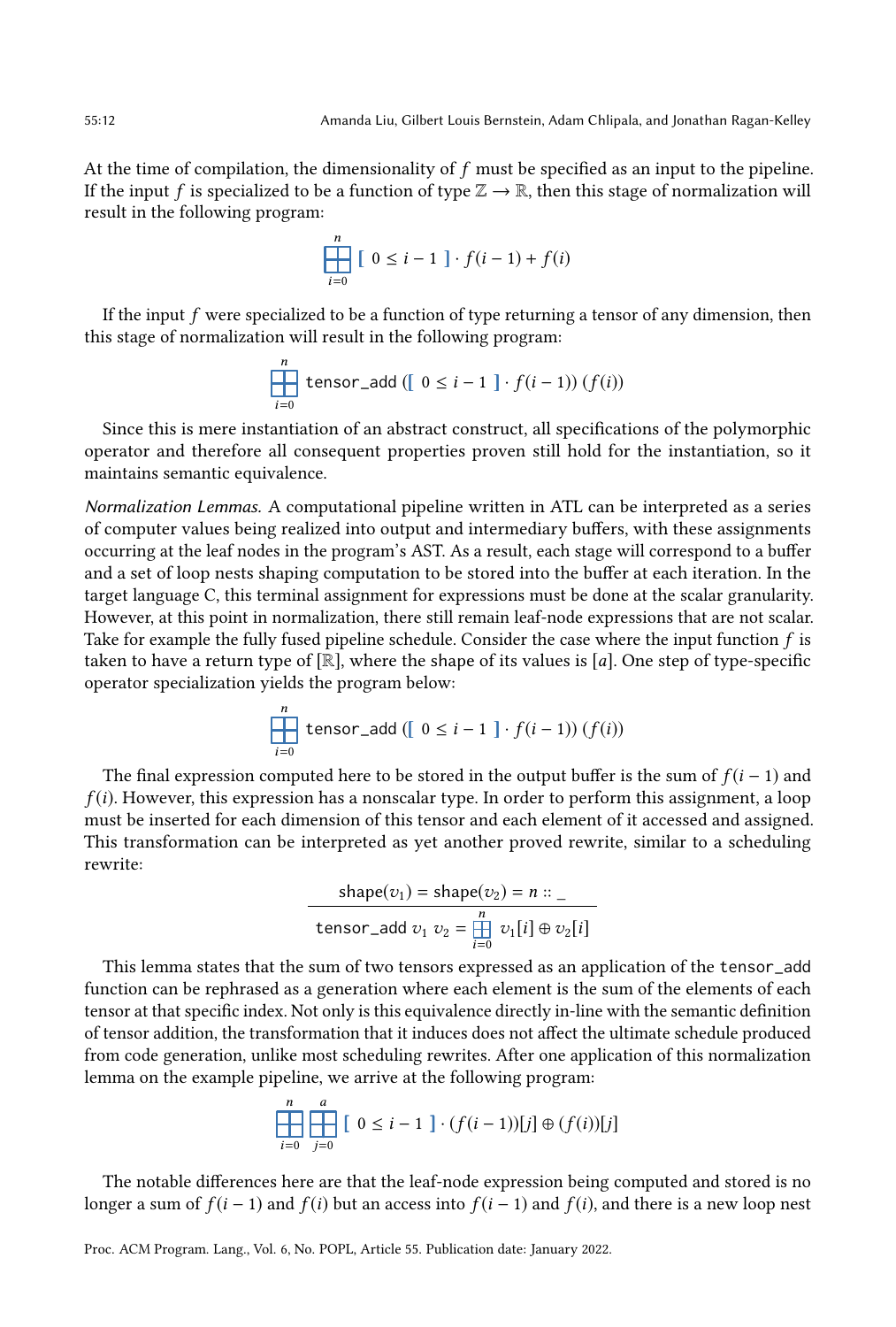explicitly introduced into the ATL source. There is once again a polymorphic ⊕ operator introduced by a rewrite lemma. However, the dimensionality of this program is still known, so this operator can once again be normalized into a specific instance, yielding the following program.

$$
\prod_{i=0}^n \prod_{j=0}^a [0 \leq i-1] \cdot (f(i-1))[j] + (f(i))[j]
$$

At this point there are no longer any polymorphic operators present in the program, and the inner expressions of all loop nests to be computed and stored are scalar, so we have arrived at the final normal form of this program.

Our remaining crucial loop-oriented normalization is stated more generally. It operates on leafnode expressions that are not tensor additions but are of tensor type and need to be normalized.

shape(v) = n ::  

$$
v = \frac{n}{\bigsqcup_{i=0}^{n} v[i]}
$$

By lifting the logic and reasoning of normalization into the verified portion of our stack rather than reasoning about it during code generation, we formalize and prove these transformations as lemmas to be applied on the program as rewrites.

## 5.2 Code Generation

Once a program has been normalized, it is compiled into C code via a recursive, syntax-directed process in accordance with the rules shown in Figure [3.](#page-13-0) Since the lowering of predicates and integer-indexing expressions from ATL into C is almost a trivial syntactic mapping and is in-line with the denotational semantics given in Figure [2,](#page-7-0) we will continue using the same  $\|\cdot\|$  notation in this section to represent lowered integer and Boolean expressions. We also include the general usage of alloc to represent the allocation of properly sized memory initialized to 0.

In this compilation procedure, the assignment of the lowering for some expression  $e$  is symbolically constructed as  $y[i] \Theta$ . In this notation, y represents the name of the buffer where the result of this expression should be stored. The symbol  $\bigoplus$  represents either an assignment (=) or accumulation  $(+)$  to be resolved. Finally, *i* is a lambda with arguments corresponding to indices and returns the final indexing expression for this assignment. The indices are resolved by application downstream in the recursive calls that process subexpressions of e.

Note that this construction of the left-hand indexing expression for assignment is delayed by using the lambda to accumulate indices. The reason for this slight overhead in complexity will become more apparent in the following section where we discuss reshape operators and their function as compilation directives.

To better illustrate the process, with a focus on the detail of index accumulation, we return to our running example of the fully fused pipeline. We begin by assuming that  $\psi$  is a buffer allocated with space for n scalars. Also, since the overall dimensionality of this expression is that of a 1-dimensional tensor, the lambda that we pass in for i takes in one index and returns it as a singleton.

$$
\left\langle y \left[ \lambda i.(i) \right] \right. = \left. , \left. \right| \left. \underset{i=0}{\overset{n}{\prod}} \left[ 0 \leq i-1 \right] \right. \cdot f[i-1] + f[i] \right\rangle
$$

The first construct in the expression to be encountered and compiled is the tensor comprehension. This results in the generation of a for-loop whose body is to be generated by the body of the tensor generation. At this point, the lambda has been applied, and the index expression is instantiated. We know we will be storing into buffer  $y$  in the same order the for-loop is iterating.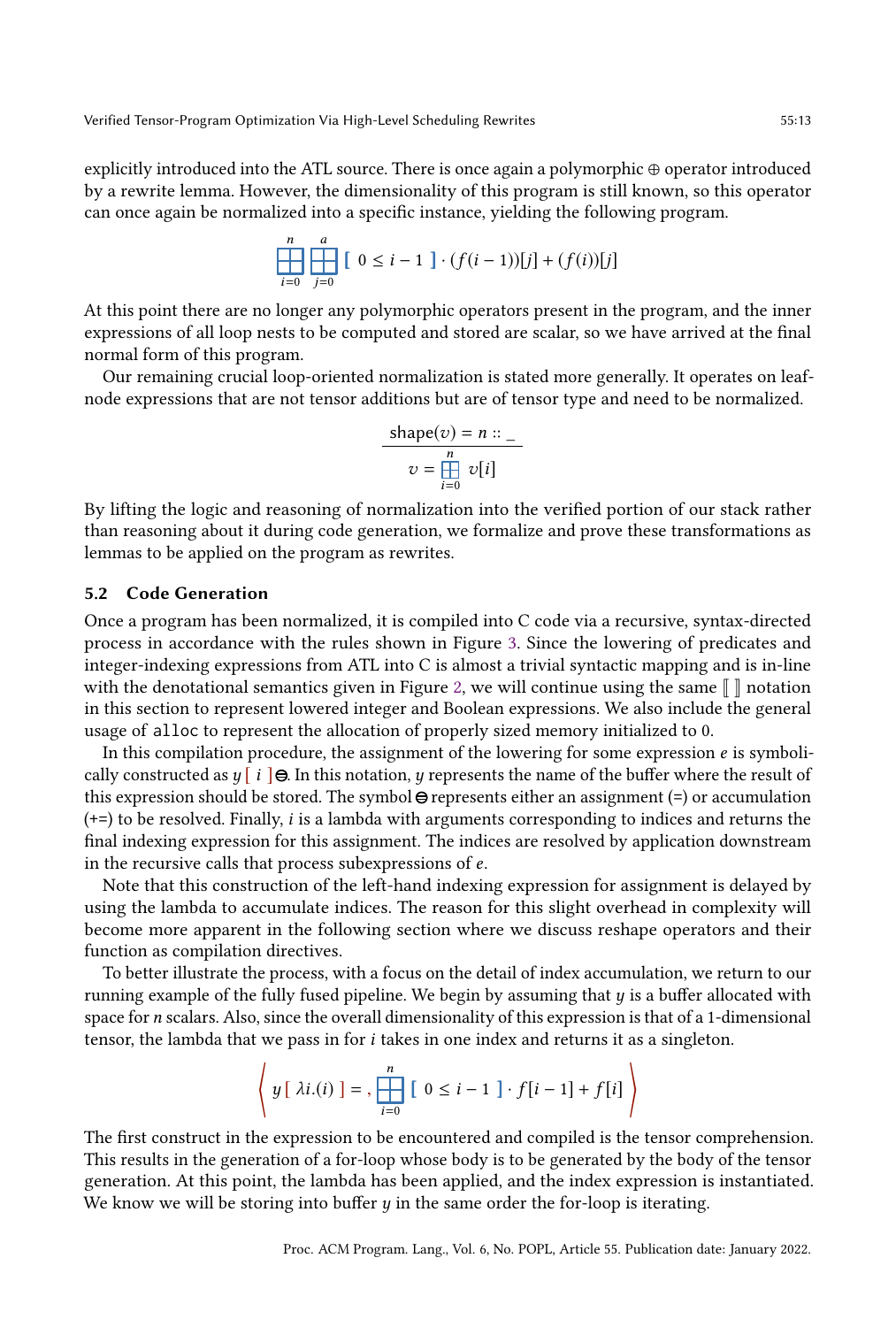<span id="page-13-0"></span>let 
$$
\lambda_{idx}(0) = ()
$$
  
\n $\lambda_{idx}(1) = \lambda i_0.(i_0)$   
\n $\lambda_{idx}(2) = \lambda i_0.\lambda i_1.(i_0, i_1)$   
\n...  
\n $\langle y[i] \oplus, c \rangle = y[i] \oplus c;$   
\n $\langle y[i] \oplus, x[i] \oplus y[i] \oplus x[0,1] \oplus y[i] \oplus x[0,1] \oplus y[i] \oplus y[1,0] \oplus y[1,0] \oplus y[1,0] \oplus y[1,0] \oplus y[1,0] \oplus y[1,0] \oplus y[1,0] \oplus y[1,0] \oplus y[1,0] \oplus y[1,0] \oplus y[1,0] \oplus y[1,0] \oplus y[1,0] \oplus y[1,0] \oplus y[1,0] \oplus y[1,0] \oplus y[1,0] \oplus y[1,0] \oplus y[1,0] \oplus y[1,0] \oplus y[1,0] \oplus y[1,0] \oplus y[1,0] \oplus y[1,0] \oplus y[1,0] \oplus y[1,0] \oplus y[1,0] \oplus y[1,0] \oplus y[1,0] \oplus y[1,0] \oplus y[1,0] \oplus y[1,0] \oplus y[1,0] \oplus y[1,0] \oplus y[1,0] \oplus y[1,0] \oplus y[1,0] \oplus y[1,0] \oplus y[1,0] \oplus y[1,0] \oplus y[1,0] \oplus y[1,0] \oplus y[1,0] \oplus y[1,0] \oplus y[1,0] \oplus y[1,0] \oplus y[1,0] \oplus y[1,0] \oplus y[1,0] \oplus y[1,0] \oplus y[1,0] \oplus y[1,0] \oplus y[1,0] \oplus y[1,0] \oplus y[1,0] \oplus y[1,0] \oplus y[1,0] \oplus y[1,0] \oplus y[1,0] \oplus y[1,0] \oplus y[1,0] \oplus y[1,0] \oplus y[1,0] \oplus y[1,0] \oplus y[1,0] \oplus y[1,0] \oplus y[1,0] \opl$ 

Fig. 3. Compilation rules for lowering the core ATL constructs into C

for (int i = 0; i < n; i++) {  $\langle y [ (i) ] = , [ 0 \le i - 1 ] \cdot f[i - 1] + f[i] \rangle$ }

The next construct to be lowered is a scalar addition. Since two expressions are needed to compute the sum, neither of which is the ultimate value to be stored into the buffer, temporary storage must be created to store them. Since the types of these expressions are known to be scalars, they are allocated as floats. Similarly, the starting lambda for the recursive lowering is simply unit.

```
for (int i = 0; i < n; i++) {
    float tmp1 = 0, tmp2 = 0;
    \langle \t{tmp1} [ () ] = , [ 0 \le i - 1 ] \cdot f[i - 1 ] \rangle\langle \text{tmp2} [ () ] = , f[i] \rangley[i] = \text{tmp1} + \text{tmp2};}
```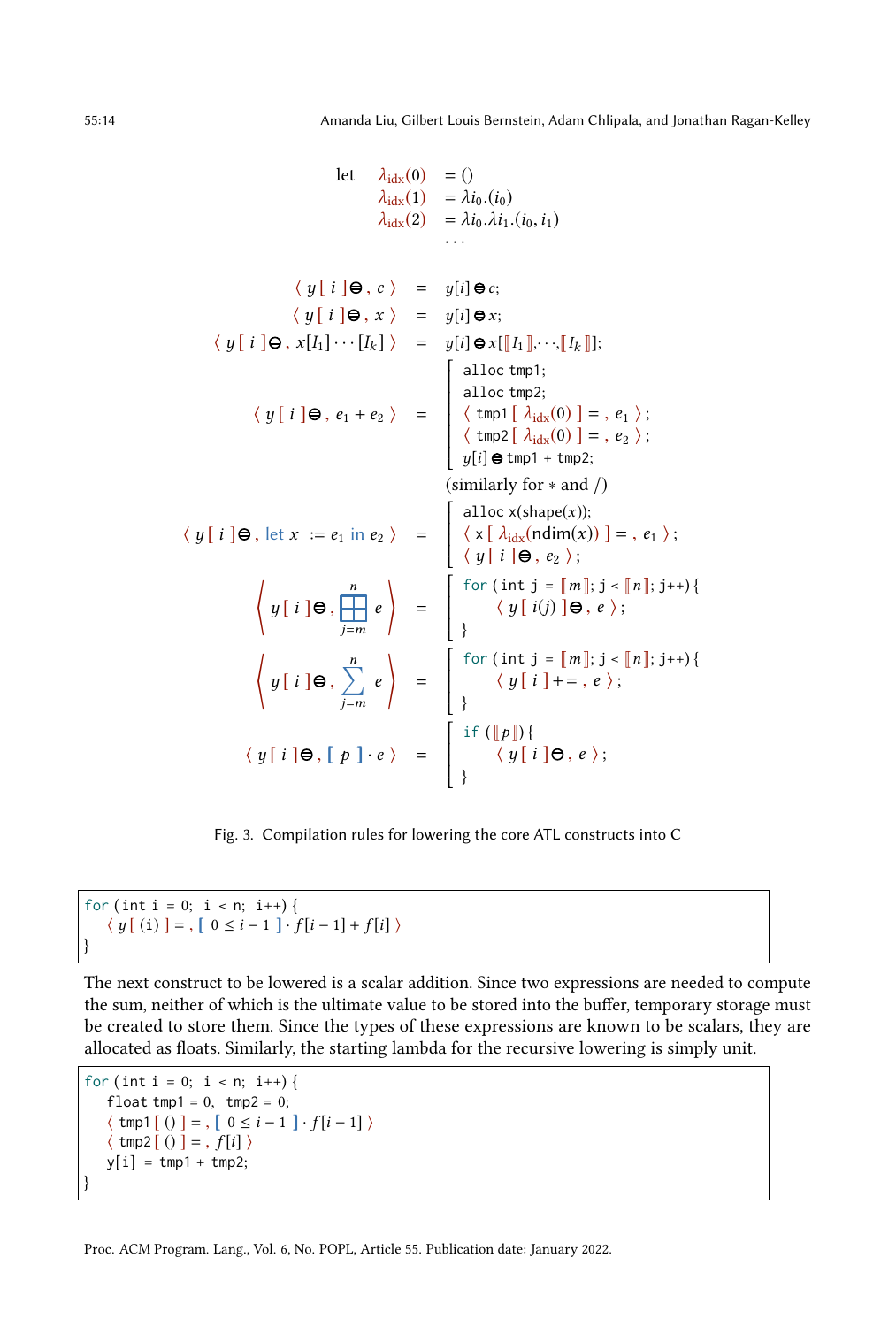When we encounter a guard in the left-hand-side expression of the sum, a conditional is generated.

```
for (int i = 0; i < n; i++) {
    float tmp1 = 0, tmp2 = 0;
    if (0 ≤ i−1)
        \langle \t{tmp1} [ () ] = , f[i-1] \rangle\langle \text{tmp2} [ () ] = , f[i] \rangley[i] = \text{tmp1} + \text{tmp2};}
```
Finally, we arrive at the translation of a tensor access. Due to our normalization process, it is known that this value should be a scalar. It can thus be translated directly and stored using the accumulated left-hand access expression.

```
for (int i = 0; i < n; i++) {
   float tmp1 = 0, tmp2 = 0;
   if (0 ≤ i−1)
      tmp1 = f[i-1];tmp2 = f[i];y[i] = \text{tmp1} + \text{tmp2};}
```
And so, we arrive at the C program compiled from the ATL expression of the fully fused pipeline. However, even upon inspection of the schedules generated for this simple pipeline, potential for further optimization and rescheduling stands out. For example, the rescheduling that was performed on the original two-stage pipeline arrived at the same program in a totally fused state. Partial fusion involving splitting the original loop into two nested loops offers a middle ground in terms of locality and repeated computation. Additionally, we arrive at loops with conditional guards using conditions that only fail on the loops' very first iterations. It would be advantageous to separate such a loop into two, where the more computationally expensive one is free from the burden of checking the conditional. It is clear that although the core ATL language is capable of expressing a wide range of schedules distinguished by the storing and computation-staging of intermediary values, there still remains a class of optimizations that we cannot derive.

# 6 RESHAPE OPERATORS

By virtue of how the core of ATL is constructed and lowering is defined, the shape of a program is inherently tied to its computation order. All loop-producing language constructs shown in the lowering in Figure [3](#page-13-0) generate loops and modify the left-hand assignment expression in the same, well-defined relative ordering between iteration order and storage order. Moreover, each buffer may only be written by one loop nest. As a result, for the core language constructs of ATL, there is a default interpretation of storage order with respect to compute order understood in our lowering process. However, a large class of useful program transformations and optimizations require transfiguring program shape by modifying loop structure and storage order. In order to achieve the degree of low-level control and expressivity required for efficiency, it becomes necessary to be able to express these constructs within the source language. However, within the algebraic style we have adopted for scheduling reasoning, much of the low-level optimizations and structural changes that the system needs to be able to induce appear semantics-preserving  $-$  one could say that they change performance but not functional behavior. Our framework takes advantage of this fact and provides a family of operations called reshape operators that are defined and proven in terms of existing constructs in the embedding but additionally act as compiler directives to prompt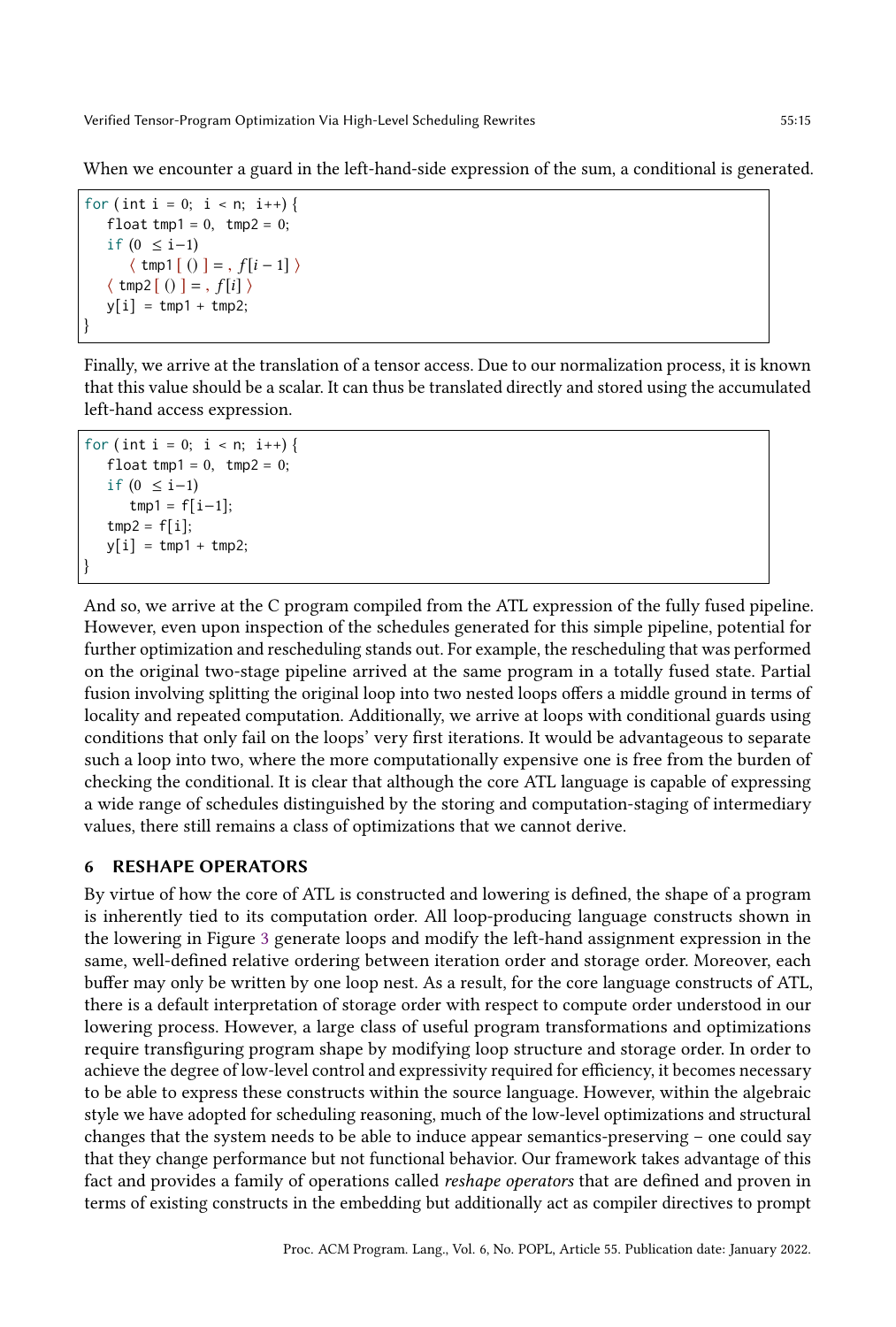<span id="page-15-0"></span>

| Concatenate             | $e \circ e$          |
|-------------------------|----------------------|
| Transpose               | $\rho^T$             |
| Flatten                 | flatten e            |
| Split                   | split $I e$          |
| Pad on the Right        | pad <sub>r</sub> I e |
| Pad on the Left         | pad <sub>l</sub> I e |
| Truncate from the Right | trunc, $I e$         |
| Truncate from the Left  | trunc $I$ e          |

Fig. 4. Reshape operators

<span id="page-15-1"></span>
$$
e_1 \circ e_2 := \bigoplus_{i=0}^{|e_1|+|e_2|} [i < |e_1|] \cdot e_1[i] \oplus [|e_1| \leq i] \cdot e_2[i - |e_1|]
$$
\n
$$
e^T := \bigoplus_{k=0}^{|e[0]|} \bigoplus_{y=0}^{|e|} e[y; x]
$$
\n
$$
\text{flatten } e := \bigoplus_{i=0}^{|e| \times |e[0]|} \bigotimes_{j=0}^{|e|} k e_00]
$$
\n
$$
\text{filter } e := \bigoplus_{i=0}^{|e| \times |e[0]|} \bigotimes_{j=0}^{|e|} k e_01
$$
\n
$$
\text{split } k \cdot e := \bigoplus_{i=0}^{|e| \times k} \bigoplus_{j=0}^{|e| \times k} [i \times k + j < |e|] \cdot e[i \times k + j]
$$
\n
$$
\text{pad}_r \cdot k \cdot e := \bigoplus_{i=0}^{|e|+k} [i < |e|] \cdot e[i] \quad \text{trunc}_r \cdot k \cdot e := \bigoplus_{i=0}^k e[i]
$$
\n
$$
\text{pad}_1 \cdot k \cdot e := \bigoplus_{i=0}^{|e|+k} [k \leq i] \cdot e[i-k] \quad \text{trunc}_1 \cdot k \cdot e := \bigoplus_{i=0}^k e[i + |e| - k]
$$

Fig. 5. Definitions of reshape operators

special strategies when lowering to C. In this section, we present our set of reshape operators in Figure [4](#page-15-0) and demonstrate the scheduling control they provide during code generation.

#### 6.1 Compute and Storage Order

In this section, we deal with introducing control over the relative compute and storage order of computations, via operators that act as directives in lowering. Again, these operators are fully expressible (Figure [5\)](#page-15-1) in terms of those we worked with in prior sections, but their payoff is in signaling clever ways of manipulating the order (Figure [6\)](#page-16-0) in which array assignments happen within loop nests.

Concatenate. The concatenation operation is defined to link together two separate tensor expressions into one. For one-dimensional expressions, it behaves exactly as list concatenation would and naturally extends to higher dimensions by effectively gluing together the two expressions one after the other with regards to their outermost dimension. Its in-language definition (along with several others we will get to shortly) is shown in Figure [5.](#page-15-1) This operator signals code generation to store two tensors one after the other in a shared output buffer, which makes this operator particularly useful for implementing loop splitting and creating loop epilogues, since it results in more than one loop nest being able to write into the same buffer, as shown in Figure [6.](#page-16-0)

Using the ○ operator, loop splitting can be introduced in a rewrite with the following theorem: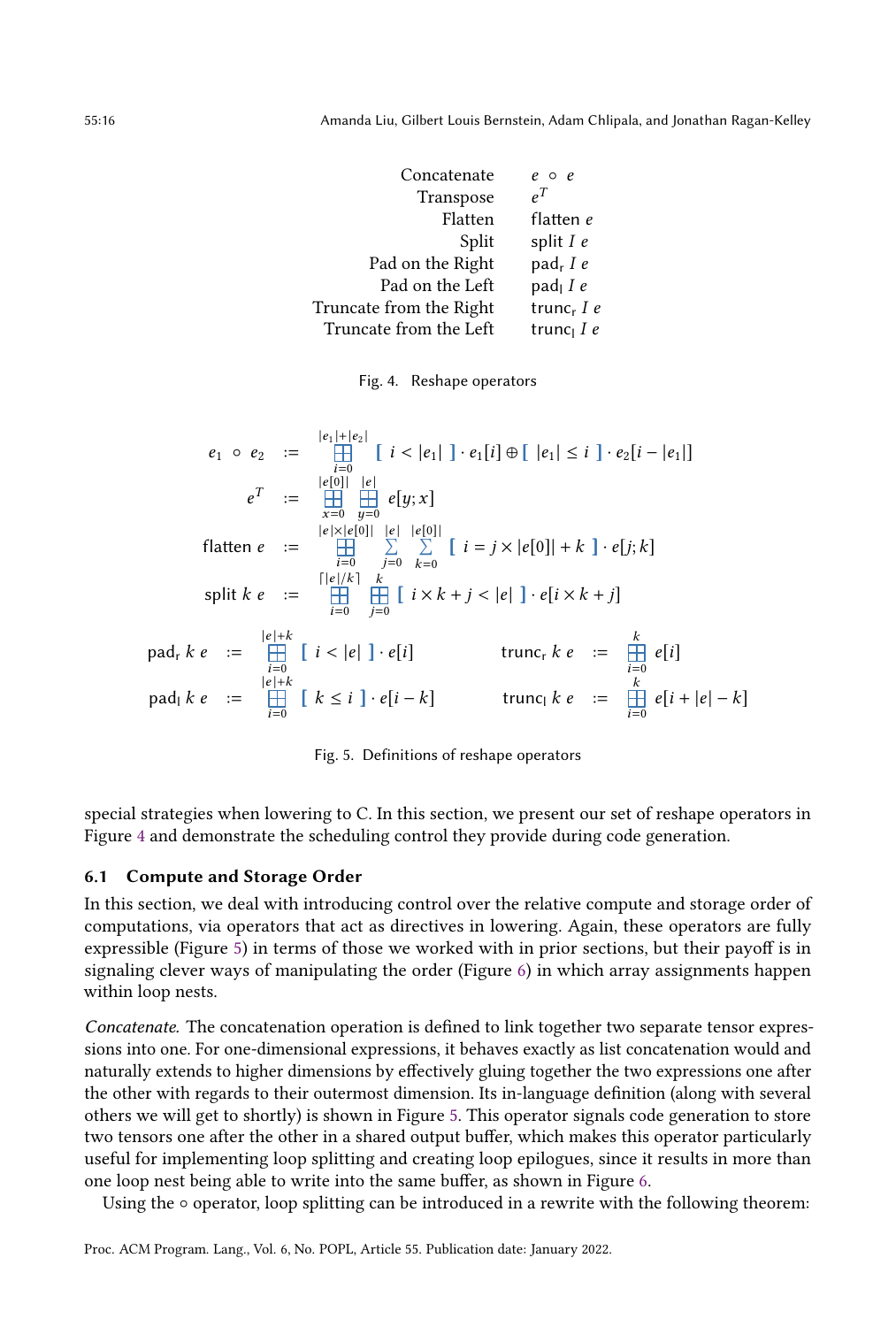<span id="page-16-0"></span>
$$
\langle y[i] \Theta, e_1 \circ e_2 \rangle = \begin{cases} \langle y[i] \Theta, e_1 \rangle; \\ \langle y[i] \Theta, e^T \rangle \end{cases} = \langle y[i] \lambda j.i(j + |e_1[0]|) \Theta, e_2 \rangle; \\ \langle y[i] \Theta, \text{flatten } e \rangle = \langle y[i] \lambda j.k.i(k)(j) \Theta, e \rangle \\ \langle y[i] \Theta, \text{ split } k e \rangle = \langle y[i] \lambda j.k.i(j \cdot |e[0]| + k) \Theta, e \rangle \\ \langle y[i] \Theta, \text{ split } k e \rangle = \langle y[i] \Theta, e \rangle \\ \langle y[i] \Theta, \text{ para } k e \rangle := \langle y[i] \Theta, e \rangle \\ \langle y[i] \Theta, \text{ trunc } k e \rangle = \langle y[i] \Theta, e \rangle \\ \langle y[i] \Theta, \text{para } k e \rangle := \langle y[i] \Theta, e \rangle \\ \langle y[i] \Theta, \text{ trunc } k e \rangle = \langle y[i] \lambda j.i(j + k) \Theta, e \rangle \\ \langle y[i] \Theta, \text{ trunc } k e \rangle = \langle y[i] \lambda j.i(j - k) \Theta, e \rangle \end{cases}
$$

Fig. 6. Compilation rules for reshape operators

$$
0 \leq k < n
$$
\n
$$
\frac{n}{\prod_{i=0}^{n} e} = \left(\frac{k}{\prod_{i=0}^{k} e}\right) \circ \left(\frac{n}{\prod_{i=k}^{n} e}\right)
$$

Using this theorem, we can further schedule the fused two-stage pipeline program by splitting the main generation at index 1 to isolate the guarded cases and achieve the following program:

$$
\left(\prod_{i=0}^{n} \prod_{j=0}^{a} [0 \leq i-1] \cdot f(i-1)[j] + f(i)[j] \right) \circ \left(\prod_{i=1}^{n} \prod_{j=0}^{a} [0 \leq i-1] \cdot f(i-1)[j] + f(i)[j] \right)
$$

Note that the guard against the nonnegativity of  $i-1$  in the second loop is now trivially true within the context of the loop and can be removed. Our framework provides a tactic called simpl\_guard that automatically descends through a program and reduces any provably true arithmetic guard condition into true, removing verifiably trivial guards using the following rewrite theorem:

$$
[true] \cdot e = e
$$

After executing the simpl\_guard tactic, the pipeline program arrives at the following schedule:

$$
\left(\prod_{i=0}^{n} \prod_{j=0}^{a} \left( \begin{array}{c} \left[ (i-1) \right] \cdots (i-1) \end{array} \right) [j] + f(i) \right) [j] \right) \circ \left(\prod_{i=1}^{n} \prod_{j=0}^{a} f(i-1)[j] + f(i)[j] \right)
$$

Transpose. When applied to a matrix, the transpose operator performs the equivalent function as its mathematical counterpart, in that it switches row and column indices and as a result produces an expression flipped along its diagonal with the outermost dimension swapped with the dimension immediately inside. Thanks to shape polymorphism, this operation naturally extends the mathematical definition of a matrix transpose and is well-defined in higher dimensions (Figure [5\)](#page-15-1). In code generation, this operator is implemented by switching the indices associated with the dimensions being transposed inside the assignment-indexing expression (Figure [6\)](#page-16-0).

*Flatten.* The flatten operator reduces the dimensionality of an *n*-dimensional tensor into an  $(n - 1)$ dimensional tensor while preserving the same contents. As shown in Figure [5,](#page-15-1) this operator effectively does so by sequentially concatenating each of its rows one after the other, modifying the storage-indexing expression by combining the two accesses associated with the indices being flattened into one (Figure [6\)](#page-16-0). In the absence of any further reshaping, flattening does not introduce any fundamental change in the relationship between compute and storage order of a tensor. However, when combined with transposition, flattening allows for the expression of tiled computation orderings.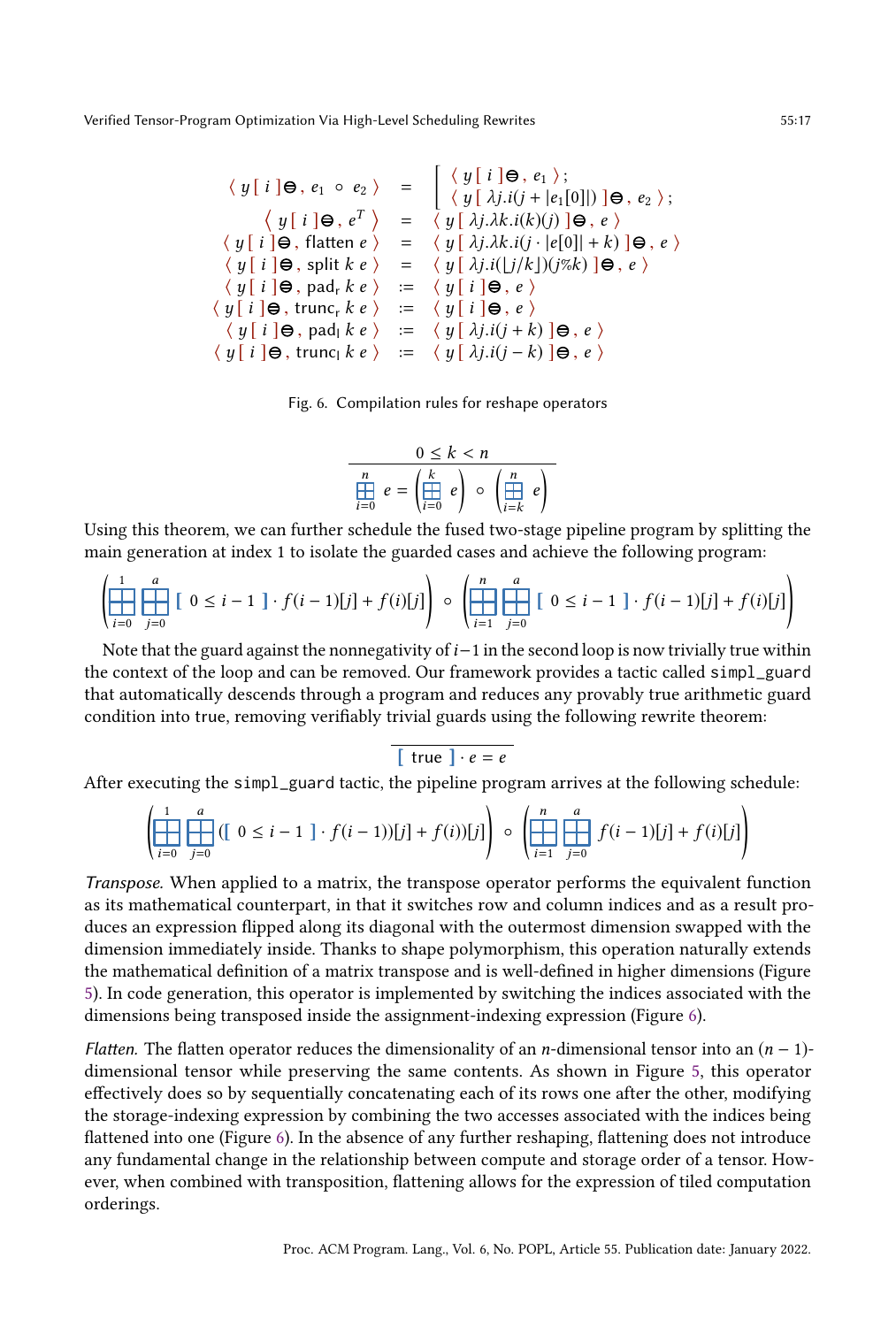For instance, the following pattern computes a matrix of size  $256 \times 1024$  in tiles of size  $4 \times 8$ . Such a pattern is important for improving data locality in image-processing pipelines and matrix multiplication (where tiling is more commonly known as blocking) as well as for exposing fixedlength inner loops for unrolling and vectorization.



Split. A split operation is the natural left inverse of a flatten operation. This operator takes an *n*-dimensional tensor and some splitting factor k and splits the tensor into an  $n + 1$ -dimensional tensor containing subunits of length k. If the original tensor is unevenly split into subunits, the final tail is padded with 0 values (Figure [5\)](#page-15-1). Compilation simply breaks the single iteration variable into higher- and lower-order components for purposes of indexing into the array being written to (Figure [6\)](#page-16-0).

Our most common use of the split operation in this paper was to help introduce flatten operations, thanks to their natural adjunction with each other.

## 6.2 Safe Garbage

In order to maintain shape consistency within a program, buffers and computation windows are often extended and abbreviated to achieve specific dimensions. For instance, when processing an image in tiled order, the total image size is not always divisible by the tile size. We may want to overallocate intermediate memory (padding) or maintain regular loop sizes, without writing to unallocated or unimportant memory (truncation of the computation).

Often, the exact values with which these computations are extended from an output are not important or directly accessed, and so, instantiating them by writing into these regions of memory is a wasted effort. Since all core language constructs necessitate some form of writing into memory, we introduce pad and truncate operators as natural adjoints to construct shape-consistent tensors in the source but also stand in as no-op commands in the lowering. While these operators do not affect the relative compute and storage order of an expression, they do affect loop bounds and logic of the generated code. Therefore, not only is such an implementation more efficient, but it implies all garbage values in memory described by these operators may safely remain uninstantiated.

Pad. Often when an allocation or computation window is expanded due to shape constraints imposed in a larger pipeline, the extended memory is not actually used in downstream computation. We introduce the pad operators into ATL to add padding on the left and right sides of some tensor computation. These padded values are allocated and simply left uninitialized.

In code generation, padding is implemented by expanding the dimension that is being padded by the padding factor (Figure [5\)](#page-15-1). When a tensor is padded on the right, no special change to indexing is required; when a tensor is padded on the left, then accesses are appropriately offset (Figure [6\)](#page-16-0).

Truncate. Truncation allows programs to limit the range of computation for an inner expression in the lowering and is used as the left inverse of pad. We introduce the truncate operators to truncate expression from the left and from the right side. These operators take as arguments some expression  $e$  to truncate and a length  $k$  to truncate them to (Figure [5\)](#page-15-1).

Similar to the pad operators, truncate operators are lowered to introduce offsets to the accessed index when truncation occurs on the left, and they have no effect on lowering when an array is truncated on its right (Figure [6\)](#page-16-0).

This shift may seem inherently unsafe as it could result in out-of-bounds writes. However, the introduction of these reshape operators into programs with verified scheduling rewrites always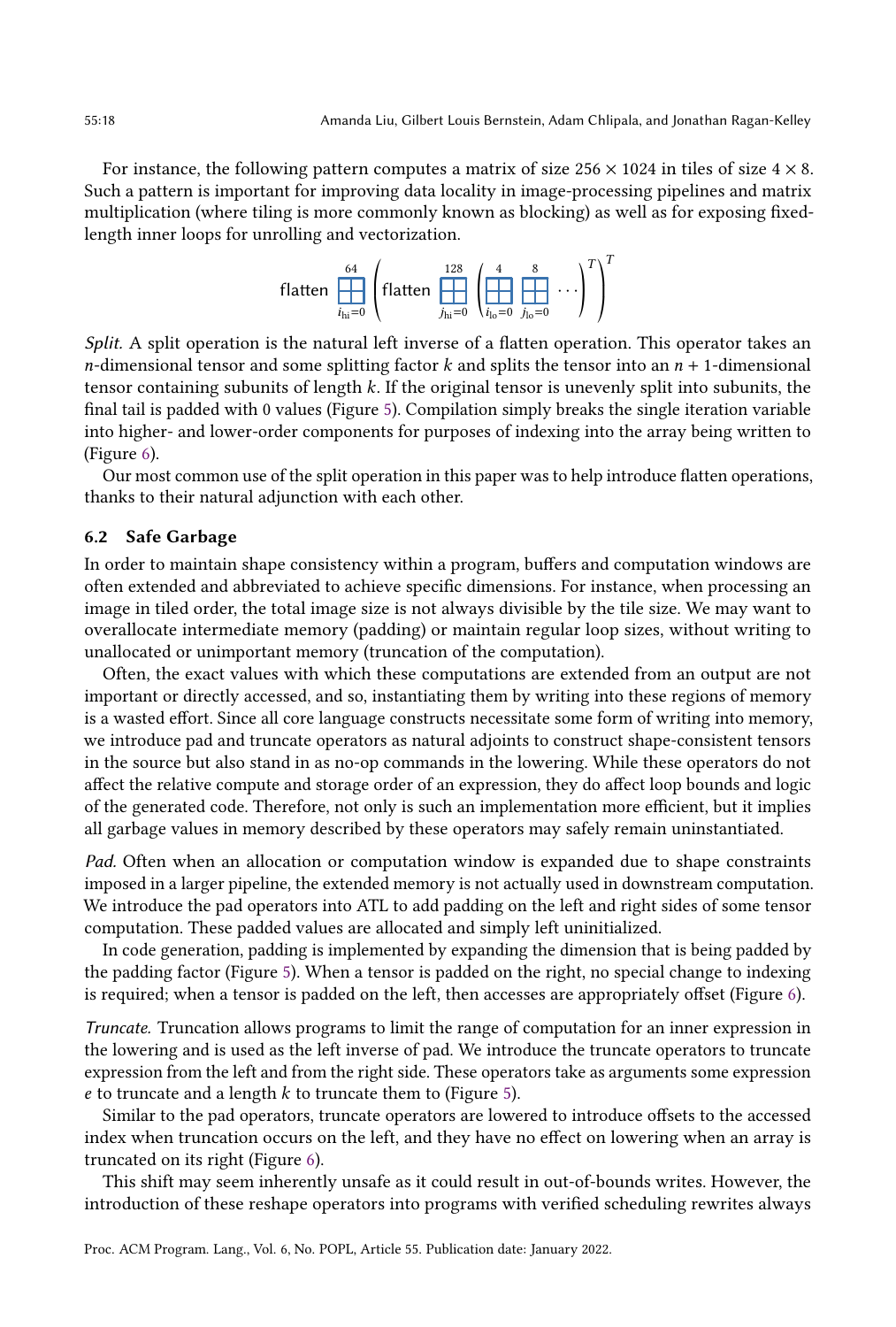maintains that these unsafe situations and undefined behavior are avoided, since complementary padding or guards must always be introduced at the same time.

## 6.3 Adjoint Introduction

Programs can be written and scheduled with reshape operators in the program source, but to work with reshape operators safely, it is necessary to start with a program written in the ATL core with well-behaved accesses and no special compilation directives and be able to introduce these optimizations into the program. In our framework, the idiomatic way of doing so is to introduce a pair of reshape operators such that their composition yields the identity function. These identities are stated and proven as lemmas and may be used to rewrite a program in the same manner that scheduling rewrites are performed (Figure [7\)](#page-19-1). Once the identity pair has been introduced into the program, one of the operators (often the inner operator) is unfolded to its definition in terms of basic ATL operators. Then it is simplified into the rest of the program, exposing opportunities for further scheduling. The other operator remains intact to serve as a compilation directive, inducing the desired decoupling between compute and storage order. We have found this pattern to be useful in many common situations.

To demonstrate how these operator duals are used to introduce reshapes into programs, consider once more the fully fused pipeline schedule.

$$
\prod_{i=0}^{n} [0 \leq i-1] \cdot f(i-1) \oplus f(i)
$$

In order to tile this program, we introduce the tile operator using the following theorem:

$$
0 \le k \qquad \text{shape}(v) = n :: s
$$
  

$$
v = \text{trunc}_{r} \ n \ (\text{flatten (split } k \ v))
$$

We use this rewrite to wrap the entire program.

trunc<sub>r</sub> 
$$
n
$$
  $\left( \text{flatten } \left( \text{split } k \prod_{i=0}^{n} [0 \leq i-1] \cdot f(i-1) \oplus f(i) \right) \right)$ 

Next we unfold the split operator into its ATL definition.

trunc<sub>r</sub> 
$$
n
$$
  $\left(\text{flatten } \prod_{i_0=0}^{\lceil n/k \rceil} \prod_{i_i=0}^{k} [i_0 \times k + i_i < n] \cdot \left(\prod_{i=0}^{n} [0 \leq i-1] \cdot f(i-1) \oplus f(i) \right) [i_0 \times k + i_i] \right)$ 

Once more, we have direct access into a generation thanks to unfolding the split operator. We can reduce this expression using the same rewrite from Section [4.2](#page-8-0) and arrive at the following program.

trunc<sub>r</sub> 
$$
n
$$
  $\left( \prod_{i_0=0}^{\lceil n/k \rceil} \left[ \prod_{i_0 \leq i_0 \leq k}^{k} \left[ i_0 \times k + i_i < n \right] \cdot \left( \left[ 0 \leq i_0 \times k + i_i - 1 \right] \right] \cdot f(i_0 \times k + i_i - 1) \oplus f(i_0 \times k + i_i) \right) \right)$ 

In this schedule, where there was one tensor generation before, there are now an inner and outer tensor generation iterating over that domain. The flatten and truncation reduce the dimensionality of this expression and shear off any trailing padding respectively.

In order to further accelerate computation, we may choose to break off a loop prologue and epilogue, using the concatenation rewrite rule. After doing so, we can eliminate all guards from the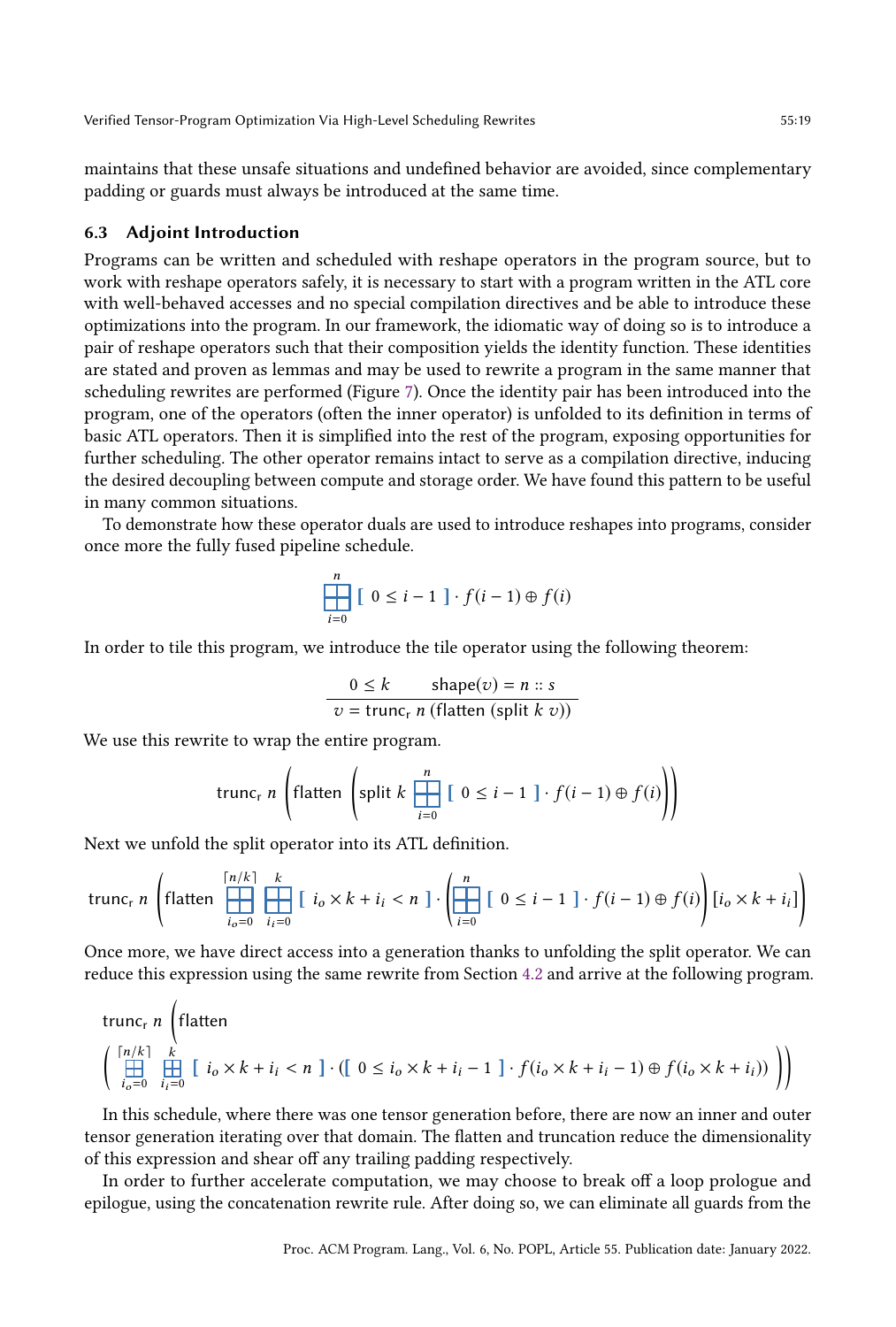<span id="page-19-1"></span>55:20 Amanda Liu, Gilbert Louis Bernstein, Adam Chlipala, and Jonathan Ragan-Kelley

shape(v) = n ::   
\nv = trunc<sub>r</sub> n (pad<sub>l</sub> k v)   
\n
$$
\frac{\text{shape}(v) = n ::}{v = \text{trunc}_{l} n (\text{pad}_{r} k v)} \quad \frac{\text{shape}(v) = n ::}{v = (v^{T})^{T}}
$$
\n
$$
\frac{\text{shape}(v) = n :: k ::}{v = \text{split } k (\text{flatten } v)} \quad \frac{0 \le k}{v = \text{trunc}_{r} n (\text{flatten (split } k v))}
$$

#### Fig. 7. Dual-introduction rules

main loop, which will expose the loop to further unrolling and vectorization optimizations, even if the prologue and epilogue continue to use scalar instructions.

trunc<sub>r</sub> 
$$
n
$$
  $\left( \prod_{i=0}^{n} \prod_{i=0}^{k} [i_i < n] \cdot [1 \leq i_i] \cdot f(i_i - 1) \oplus f(i_i) \right) \circ$   
\n $\left( \prod_{i_o=0}^{\lfloor n/k \rfloor} \prod_{i_i=0}^{k} f(i_o \times k + i_i - 1) \oplus f(i_o \times k + i_i) \right) \circ$   
\n $\left( \prod_{i_o=1}^{\lfloor n/k \rfloor} \prod_{i_i=0}^{k} [i_o \times k + i_i < n] \cdot f(i_o \times k + i_i - 1) \oplus f(i_o \times k + i_i) \right) \right)$ 

# 7 IMPLEMENTATION DETAIL

In this section, we elaborate on the Coq-related technical details of parts of our framework.

#### <span id="page-19-0"></span>7.1 Consistency and Shape

Let us describe the implementation of the formal property of consistency used in our framework that provides the functionality of the shape function abstraction used throughout this paper. One idiomatic Coq alternative would be to use dependently typed tensors, so extra checking of shape values would be unnecessary. However, dependently typed functional programming in Coq today is far from smooth, so we went with a halfway approach: we use dependent types just to assign a shape type to each dimensionality, in terms of nested tuples (rather than normal lists, as was the case with the shape function used in the statements of our previous rewrite theorems), one component per dimension. Then we apply not a shape function but a (partial) relation to connect expressions with shapes. Consistency of scalars is defined to be trivially true. Consistency of tensors is defined so that a tensor is consistent if and only if it is nonempty and every element it contains has the same shape and is also internally consistent. We are able to prove a consistency lemma for each language construct, so as to enable a syntax-directed deduction strategy for automated consistency proving and shape deduction.

## 7.2 Access Safety

Our framework makes heavy use of the indicator function to guard branches of execution - thus protecting us from undefined behavior from out-of-bounds accesses on tensors. We provide a tactic called check\_safe to check that all accesses within a given program are valid. In order to do so, this tactic follows a familiar pattern in our framework where it descends through program structure, collecting information-rich contexts. Once this tactic happens upon an access, it tries to prove that the index of that access is nonnegative and less than the length of the tensor. If the procedure succeeds, then we know that the C compilation of a term will not make out-of-bounds accesses, and thus it does not matter that C marks out-of-bounds accesses as undefined behavior, rather than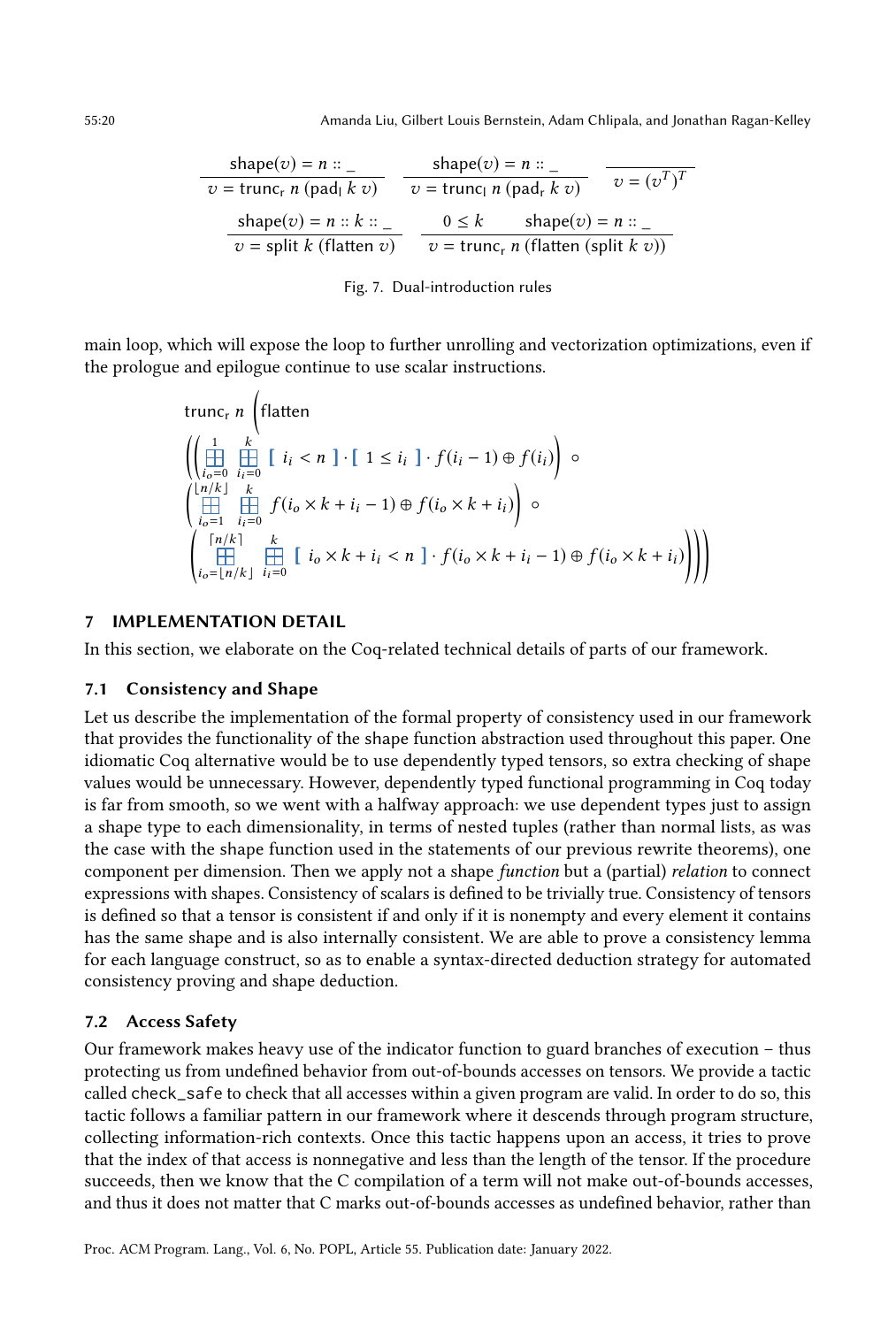always returning zero as in our semantics. Again, we chose this method vs. using dependent types to assure accesses, given the logistical baggage of dependent types in Coq today.

## 8 EXPERIMENTAL EVALUATION

Producing efficient implementations for the computational pipelines of interest in image-processing and tensor kernels generally involves navigating the trade-off space of schedules along the axes of locality, repeated computation, and parallelism [\[Ragan-Kelley et al.](#page-27-1) [2013\]](#page-27-1). In this section we demonstrate the capability of our framework to do so by showing its expressiveness and flexibility to perform complex scheduling transformations on three programs spread across this trade-off space. This includes one example whose scheduling transformations correspond to the core features of Halide (Section [8.1\)](#page-20-0) and two which are significantly beyond the scope of Halide's scheduling language (Sections [8.2](#page-21-0) & [8.3\)](#page-23-0), demonstrating our system's generality and extensibility. Additionally, to demonstrate that our system is capable of generating comparably optimized code to state-of-theart systems, for the programs to which it applies, we provide performance benchmarks against their equivalents written in Halide.

## <span id="page-20-0"></span>8.1 Blur

We begin by investigating the performance of a number of possible optimized schedules produced by our framework and Halide. We evaluate the expressivity of our framework and the efficacy of its optimizations on another pipeline program very similar in form to the running example we have been rescheduling. We evaluate an unnormalized blur function with a  $3 \times 3$  kernel that can be expressed as the composition of two functions: blur\_x and blur\_y.

blurx  $v x y := v[y; x - 1] \oplus v[y; x] \oplus v[y; x + 1]$ 

blury  $v x y :=$  blurx  $v x (y - 1) \oplus$  blurx  $v x y \oplus$  blurx  $v x (y + 1)$ 

Although this algorithm is slightly more complex, the rewrites we will perform to reschedule it will be similar in nature to those used to reschedule the smaller pipeline. The scheduling proof script for this transformation is quite verbose due to common repeated patterns of rewrites, especially when passing through intermediary states that require similar structural transformations. However, these finer details can easily be factored out into higher-level tactics to carry out common operations more concisely.

One thing to note is that if this algorithm were to be applied over the the full extent of an input-say a blur over an entire image-there would be out-of-bounds accesses along the border since each stage operates over a nontrivial window. In order to remain consistent, both Halide and our framework use the strategy of conditionally guarding these boundary accesses and returning 0 for what would be out-of-bounds accesses and partitioning the resulting loops into a constantstate region and more logically complex prologue and epilogue loops to deal separately with the boundary conditions.

Two-Stage Blur. The first schedule we examine is a two-stage schedule, whose corresponding representation in ATL is shown in Figure [8.](#page-21-1) This schedule first computes the full extent of the blurx function as defined above over the input image in an intermediary buffer. It then computes the output in the second stage blury from the buffer produced from the first stage. This type of schedule is a common strategy in handwritten pipelines and often results from composing separate routines, since each function that comprises the pipeline is computed in full in a breadth-first manner [\[Ragan-Kelley et al.](#page-27-1) [2013\]](#page-27-1). While this approach has the benefit of ample opportunity for parallelization, it is lacking in properties of computational locality since every value in the first stage is computed and stored before any are used in the computation of the second stage.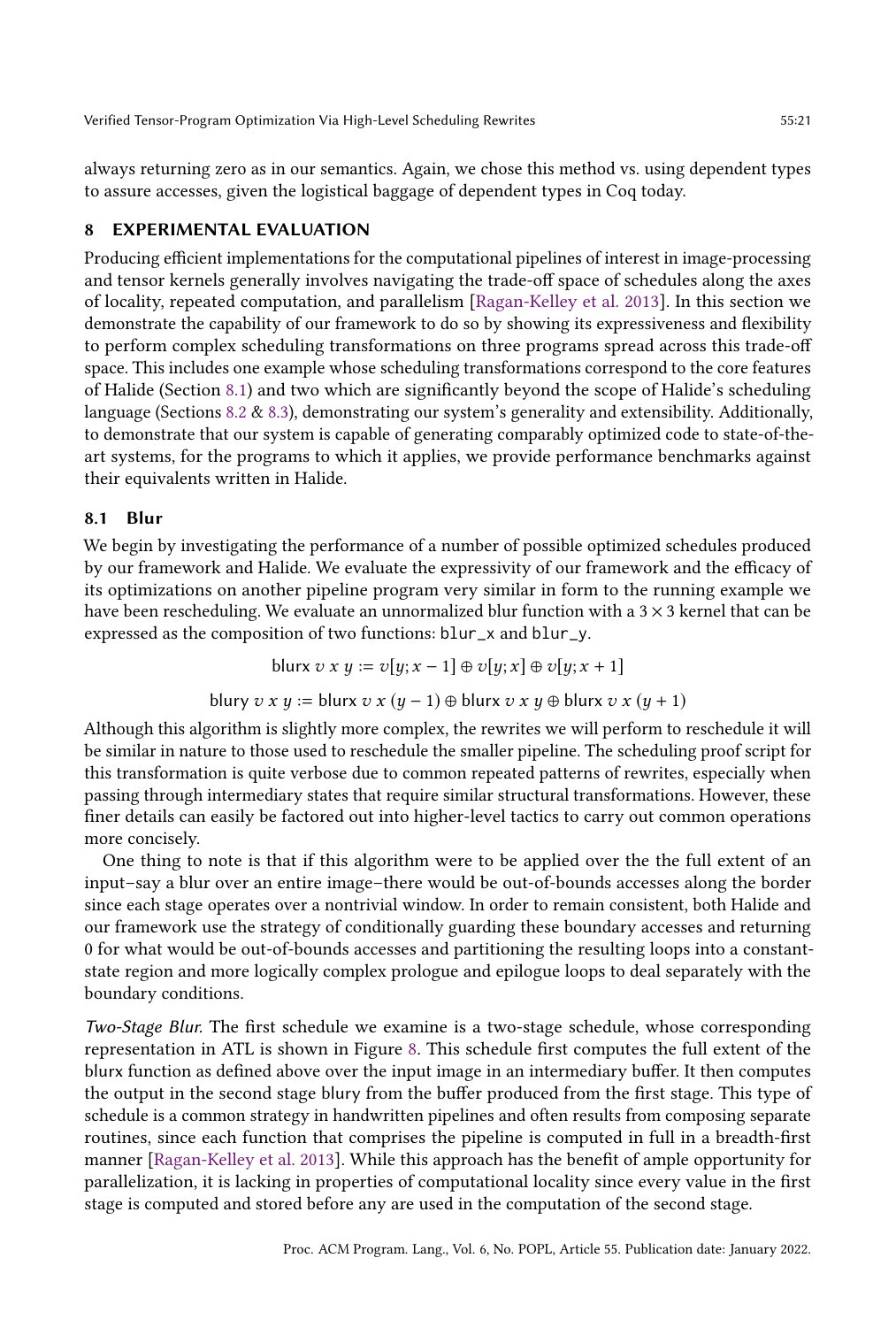let 
$$
buf := \prod_{y=0}^{1} ... \circ
$$
  
\n $\prod_{y=1}^{m+1} (\prod_{x=0}^{1} ... \circ \prod_{x=1}^{m-1} v[y-1; x-1] \oplus v[y-1; x] \oplus v[y-1; x+1] \circ \prod_{x=m-1}^{m} ...)$   
\n $\prod_{y=n+1}^{m+2} ...$   
\n $\prod_{y=0}^{m} \text{buf}[y; x] \oplus \text{buf}[y+1; x] \oplus \text{buf}[y+2; x]$ 

Fig. 8. Breadth-first schedule expressed in ATL

Tiled Blur. While total fusion and breadth-first scheduling represent two scheduling extremes across considerations of redundant computation and locality, a tiled strategy is able to take advantage of both properties to a certain degree. In this strategy, within an iteration, a section of the output called a tile is processed at once, and the corresponding first-stage values are computed and stored for the tile. The corresponding code for this schedule utilizing a  $k_n \times k_m$  tile size is shown in Figure [9.](#page-22-0) While there is still redundant computation between tiles along their borders, within a tile all values computed from the first stage are stored and persistent across all iterations of computation, producing the output in the second stage. Likewise, the finer granularity the tiles provide relative to the fully breadth-first two-stage approach leverages greater locality since values computed in the first stage are used within the span of one tile. Additionally, there is still abundant opportunity for parallelism both within and between tiles.

Performance Benchmarks. In Figure [10,](#page-22-1) we compare the performance of code generated by our framework and code produced by Halide for the blur algorithm with each of the schedules described above. For each benchmark, we juxtapose the performance of a specific ATL schedule with the corresponding Halide schedule. Tile sizes were set at  $64 \times 64$  for both ATL and Halide. The outer loops of the benchmark programs were parallelized, and vectorization was left to the downstream C compiler for ATL programs and autovectorization for Halide programs. C code generated from ATL was compiled by clang 12.0 with openmp, fast−math, and O3 flags enabled. A snapshot of Halide was taken in early June 2021 and built against LLVM 12.0. Halide tiling was set to use the GuardWithIf strategy for loop tails/epilogues. The benchmark was performed using 2000×2000 input and output buffers on an iMac Pro with a 3.2 GHz 8-Core Skylake Xeon processor.

It can be seen that for both schedules, our system is able to express a schedule achieving comparable performance to a roughly equivalent schedule programmed in Halide. Results do not match precisely for a number of potential reasons: First, Halide automates the splitting off of loop epilogues and prologues, whereas ATL places the way in which to do this under the control of the programmer. Second, rather than compiling to C code that goes through the clang front-end and standard optimization configurations, Halide directly targets LLVM intermediate code and uses a custom configuration of downstream optimization passes. More importantly, this comparison to Halide (an existing high-performance, user-schedulable DSL) demonstrates that our language prototype is expressive enough to be used for generating competitive high-performance code.

#### <span id="page-21-0"></span>8.2 Scatter-to-Gather Optimization

One pattern often found in computational pipelines for array processing, including image processing and deep learning, involves outputs that must read and compute multiple input values; this process is called a gather. The natural dual to this idiom, called a scatter, is an operation where each input

<span id="page-21-1"></span>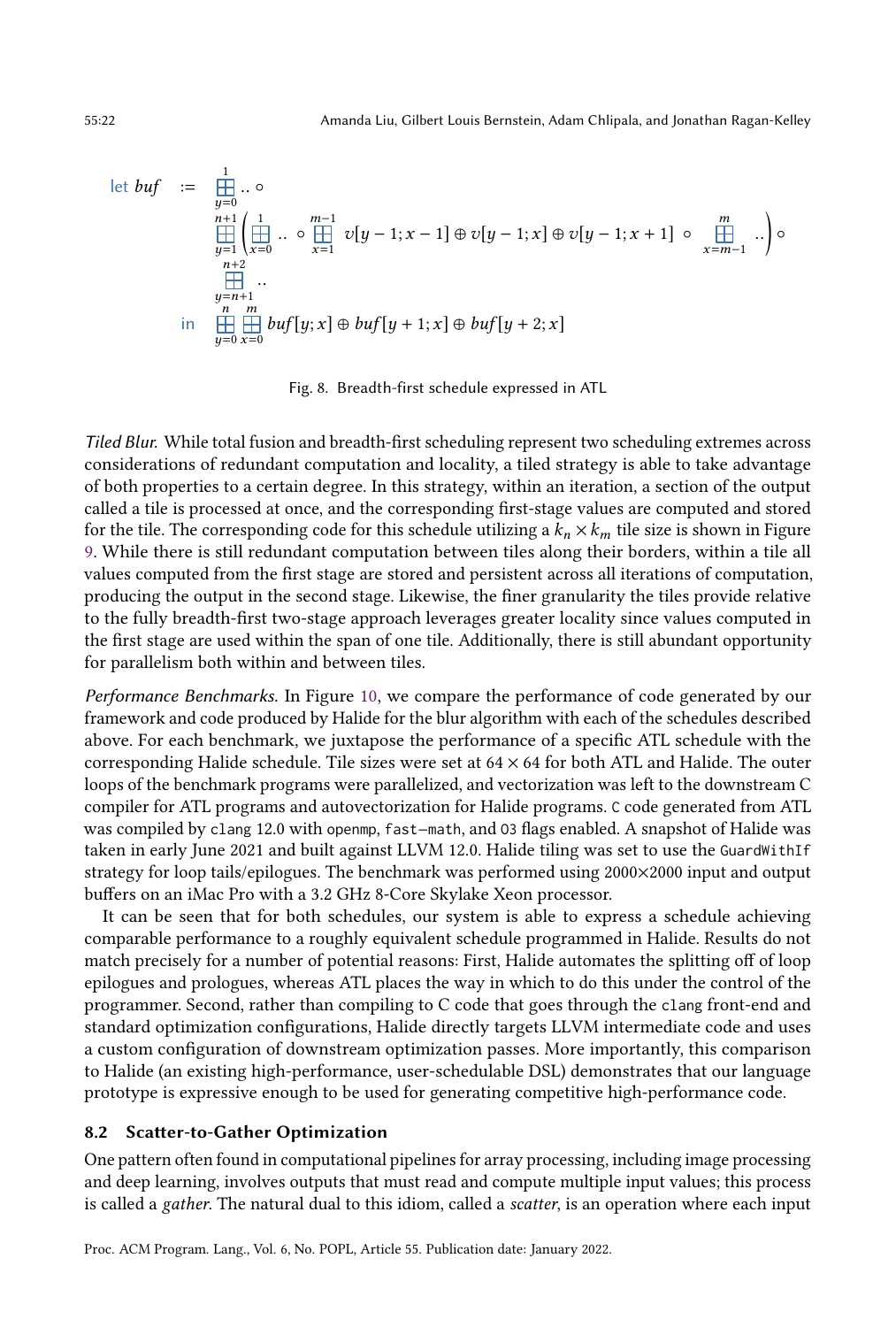<span id="page-22-0"></span>
$$
\frac{1}{y=0} \ldots \circ \left( \left( \frac{n-1}{y-1} \frac{1}{x=0} \ldots \right)^T \circ (body)^T \circ \left( \frac{n-1}{y-1} \frac{m}{x=m-1} \ldots \right)^T \right)^T \circ \prod_{y=n-1}^n \ldots
$$
\n*body is defined as:*

trunc<sub>r</sub>  $(n - 2)$ flatten  $(n−2)/k_n$  $\prod_{y_o=0}$  $\circ \bigoplus^{(n-2)/k_n}$  $\overline{\bigoplus}_{y_o=0}$  ... trunc<sub>r</sub>  $(m - 2)$ flatten  $((m-2)/k_m)$  $\prod_{x_o=0}$  $\circ \bigoplus^{(m-2)/k_m}$  $\begin{array}{ccc}\n\bigoplus\limits_{x_o=0} & \dots\end{array}$ let  $buf :=$  $n_k+2$  $y_i=0$  $m<sub>k</sub>$  $\prod_{x_i=0}^{m_k} l[y_o \times k_n + y_i; x_o \times k_m + x_i] \oplus$  $l[y_0 \times k_n + y_i; x_0 \times k_m + x_i + 1] \oplus$  $l[y_0 \times k_n + y_i; x_0 \times k_m + x_i + 2]$ in  $\left(\frac{k_n}{k}\right)$  $y_i=0$ km  $\overline{\lim}_{x_i=0}$  buf  $[y_i; x_i] \oplus \textit{buf}[y_i + 1; x_i] \oplus \textit{buf}[y_i + 2; x_i]$  $\bigcap^T$ 

Fig. 9. Tiled schedule expressed in ATL

|                                    | Halide            | ATL |
|------------------------------------|-------------------|-----|
| two-stage blur   3.75 ms   3.71 ms |                   |     |
| tiled blur                         | 1.13 ms   1.24 ms |     |

<span id="page-22-1"></span>Fig. 10. Performance of different schedules for the blur algorithm, our system vs. Halide

writes to multiple elements in the output. Gathers are often more efficient than scatters, especially in the presence of parallelism, where scattering requires atomic operations to prevent data races.

When computing the gradients in reverse automatic differentiation, computations written purely in terms of gather produce scatters in the differentiated result [\[Bernstein et al.](#page-26-3) [2020;](#page-26-3) [Li et al.](#page-26-5) [2018\]](#page-26-5). As a result, scatter-to-gather loop optimizations are particularly useful when optimizing and simplifying derivative code. However, this kind of program transformation lies outside the expressive range of existing user-schedulable languages such as Halide, requiring ad-hoc workarounds in order to support automatic differentiation [\[Li et al. 2018\]](#page-26-5).

In this section we demonstrate using a simple example where our rewrite framework is capable of performing this transformation through a series of simple rewrites. Consider the simple scattering program shown below:

$$
\sum_{i=0}^{W} \prod_{n=0}^{B} \prod_{k=0}^{K} \sum_{c=0}^{C} \prod_{p=0}^{W} x[n;c;i] \times (\left[i-p < R \land 0 \leq i-p\right] \cdot w[k;c;i-p])
$$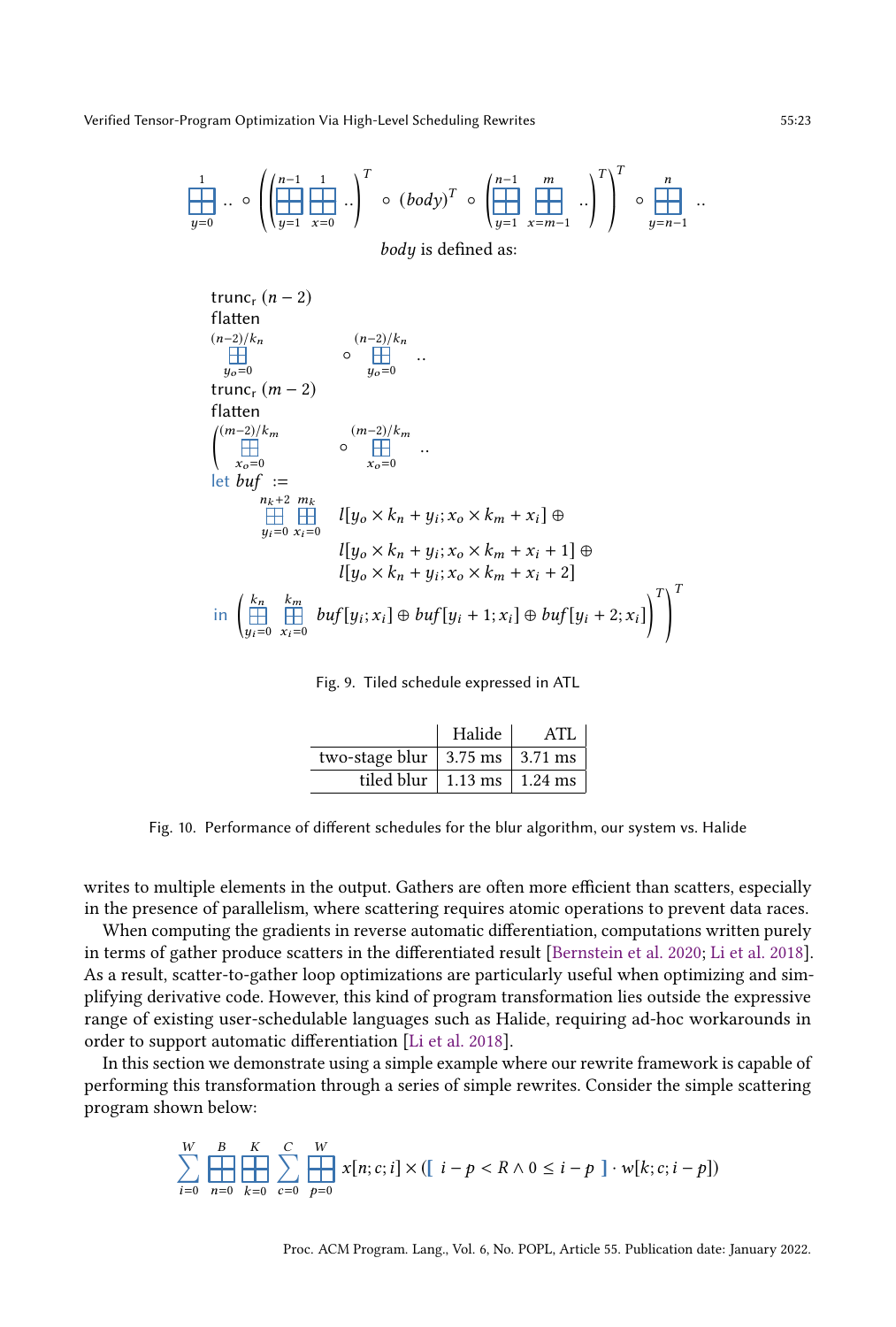<span id="page-23-1"></span>
$$
\sum_{i=0}^{W} \prod_{n=0}^{B} \prod_{k=0}^{K} \sum_{c=0}^{C} \prod_{p=0}^{C} x[n;c;i] \cdot ([i-p < R \land 0 \leq i-p] \cdot w[k;c;i-p])
$$
\n
$$
= \sum_{i=0}^{W} \prod_{n=0}^{B} \prod_{k=0}^{K} \sum_{c=0}^{C} \prod_{p=0}^{C} [i-p < R \land 0 \leq i-p] \cdot (x[n;c;i] \cdot w[k;c;i-p])
$$
\n
$$
= \sum_{i=0}^{W} \prod_{n=0}^{B} \prod_{k=0}^{C} \sum_{c=0}^{C} \prod_{p=0}^{C} \sum_{r=0}^{C} [r = i-p] \cdot x[n;c;i] \cdot w[k;c;r]
$$
\n
$$
= \sum_{i=0}^{W} \prod_{p=0}^{B} \prod_{k=0}^{C} \sum_{c=0}^{C} \sum_{r=0}^{C} [r = i-p] \cdot x[n;c;i] \cdot w[k;c;r]
$$
\n
$$
= \prod_{n=0}^{B} \prod_{k=0}^{W} \sum_{r=0}^{C} \sum_{p=0}^{C} \sum_{c=0}^{C} [r = i-p] \cdot x[n;c;i] \cdot w[k;c;r]
$$
\n
$$
= \prod_{n=0}^{B} \prod_{k=0}^{C} \sum_{p=0}^{C} \sum_{c=0}^{C} [r = i-p] \cdot x[n;c;i] \cdot w[k;c;r]
$$
\n
$$
= \prod_{n=0}^{B} \prod_{k=0}^{C} \sum_{p=0}^{C} \sum_{c=0}^{C} [r = i-p] \cdot x[n;c;i] \cdot w[k;c;r]
$$
\n
$$
= \prod_{n=0}^{B} \prod_{k=0}^{C} \prod_{p=0}^{C} \sum_{c=0}^{C} \sum_{r=0}^{C} [r = i-p] \cdot x[n;c;i] \cdot w[k;c;r]
$$
\n
$$
= \prod_{n=0}^{B} \prod_{k=0}^{C} \prod_{p=0}^{C} \sum_{c=0}^{C} \sum_{r=0}^{C} [r = i-p] \cdot x[n;c;i] \cdot w[k;c;r]
$$
\n
$$
= \prod_{n=0}^{B} \prod_{k=0}^{C} \prod_{p=0}
$$

Fig. 11. Rewrite sequence for scheduling a scatter-to-gather optimization on a simple program

Notably, the form of the scatter involves an outermost summation that cannot be trivially parallelized and would likely hurt performance. However, we are able to reschedule this program into a more parallelizable gather program by applying a series of high-level rewrites, verified within our framework, with the structural ease and abstraction of a paper proof. More specifically, we apply the sequence of step-by-step transformations shown in [Figure 11.](#page-23-1) Each line corresponds to one rewrite written in our rescheduling framework, resulting in the final program shown below:

$$
\frac{B}{n=0} \prod_{k=0}^{K} \prod_{p=0}^{W} \sum_{c=0}^{C} \sum_{r=0}^{R} [p+r < W] \cdot x[n;c;p+r] \cdot w[k;c;r]
$$

In this equivalent form, the summations have been moved inside the loop nests, and the offset when accessing  $w$  has been replaced by an offset when indexing  $x$ . The outermost generation loop is now amenable to thread-level data parallelism. This example demonstrates that our rewrite framework is capable of expressing scatter-to-gather optimizations.

#### <span id="page-23-0"></span>8.3 Im2col

Early convolutional neural networks exploited high-throughput GPUs by transforming batched convolution operations into matrix multiplies. This transformation worked by first marshalling

Proc. ACM Program. Lang., Vol. 6, No. POPL, Article 55. Publication date: January 2022.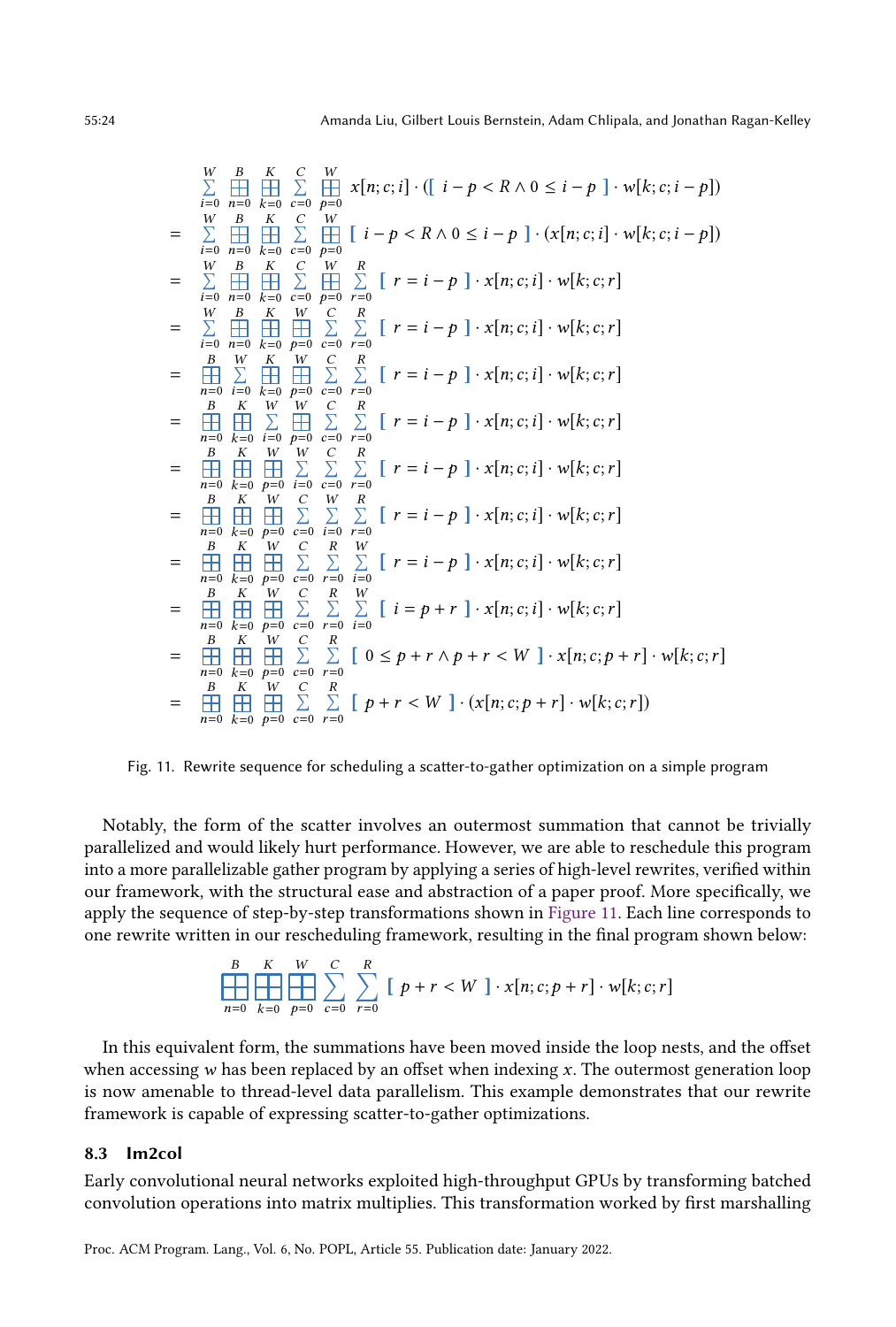<span id="page-24-0"></span>
$$
\frac{B}{n=0} \quad \frac{K}{k=0} \quad \frac{W}{p=0} \quad \frac{C}{c=0} \quad \frac{R}{r=0} \quad w[k;c;r] \times x[n;c;p+r]
$$
\n
$$
= \quad \frac{B}{m=0} \quad \frac{K}{k=0} \quad \frac{W}{p=0} \quad \frac{C}{c=0} \quad \frac{R}{r=0}
$$
\n
$$
= \quad \frac{B}{m=0} \quad \frac{K}{k=0} \quad \frac{W}{p=0} \quad \frac{C}{c=0} \quad \frac{R}{r=0}
$$
\n
$$
= \quad \frac{B}{m=0} \quad \frac{K}{k=0} \quad \frac{W}{p=0} \quad \frac{C}{c=0}
$$
\n
$$
= \quad \frac{B}{m=0} \quad \frac{K}{k=0} \quad \frac{W}{p=0} \quad \frac{C}{c=0}
$$
\n
$$
= \quad \frac{B}{m=0} \quad \frac{W}{k=0} \quad \frac{W}{p=0} \quad \frac{C}{r=0} \quad \frac{R}{k=0} \quad x[n;c;p+r] \quad \text{in} \quad \frac{C}{c=0} \quad \frac{R}{r=0} \quad w[k;c;r] \times a[c;r]
$$
\n
$$
= \quad \frac{B}{m=0} \quad \frac{K}{k=0} \quad \frac{W}{p=0} \quad \frac{C}{c=0} \quad \frac{R}{r=0}
$$
\n
$$
= \quad \frac{W}{m=0} \quad \frac{C}{k=0} \quad \frac{R}{p=0} \quad \frac{W}{c=0} \quad \frac{C}{r=0} \quad \frac{R}{r=0} \quad \frac{W}{p=0} \quad \frac{C}{c=0} \quad \frac{R}{r=0}
$$
\n
$$
= \quad \frac{B}{m=0} \quad \text{let } a := \frac{W}{p=0} \quad \frac{C}{c=0} \quad \frac{R}{r=0} \quad x[n;c;p+r] \quad \text{in} \quad \frac{K}{p=0} \quad \frac{W}{c=0} \quad \frac{C}{r=0}
$$
\n
$$
= \quad \text{let } a := \frac{B}{p=0} \quad \frac{W}{c=0} \quad \frac{R}{r=0} \quad x[n;c;p
$$

Fig. 12. Rewrite sequence for scheduling an im2col optimization on a simple convolution

and duplicating the input tensor of images and then using existing BLAS subroutines to perform matrix-matrix multiplies at close to peak machine utilization. Later, GPUs were extended with tensor operations (smaller granularity matrix-matrix multiplies) and/or replaced with tensor processing units (also implementing matrix-matrix multiply) to speed up machine-learning pipelines. Throughout these changes, the data-marshalling-and-duplication transformation (known as im2col, after the Matlab function) has been essential to exploiting specialized hardware and hand-optimized subroutines.

Usually, the im2col transformation is explained in a series of diagrams that attempt to show how an image is first packed into a 1D vector, then duplicated and offset to account for translation within the image domain. Such explanations are further complicated by the presence of additional channel and batch dimensions within standard specifications of neural-network convolution operations. In Figure [12,](#page-24-0) we show how this transformation can be achieved and explained purely algebraically, via rewriting in our system. For simplicity we show a 1D version of convolution. (A full 2D version would add in a vertical image dimension  $\frac{H}{\Box}$  $\frac{H}{q=0}$  and vertical filter offset  $\sum_{s=0}^{R}$  $\sum_{s=0}$ .) The essence of the transformation comes down to binding the read-with-offset subexpression  $x[n;c;p + r]$  into an intermediary variable named  $a$  and then simply hoisting this intermediary outside of the nested loops. The resulting computation of the intermediary a then expresses what is commonly known as the im2col operation, while the remaining body expresses a standard matrix-matrix multiply.

As with our scatter-to-gather example, this kind of program transformation falls outside the expressive limits of Halide and similar languages such as TVM. By incorporating it into an expressive scheduling framework, we also make it possible to apply this transformation at different intermediate levels of tiling and memory hierarchy, depending on the granularity of the accelerated matrix-matrix subroutine being targeted.

## 9 RELATED WORK

Languages and compilers that offer explicit programmer control over program transformations have a longer history in HPC [\[Chen et al.](#page-26-6) [2008;](#page-26-6) [Donadio et al.](#page-26-7) [2005;](#page-26-7) [Fatahalian et al.](#page-26-8) [2006;](#page-26-8) [Hartono](#page-26-9) [et al.](#page-26-9) [2009;](#page-26-9) [Yi et al.](#page-27-4) [2007\]](#page-27-4), but most such systems provide few safety or correctness guarantees.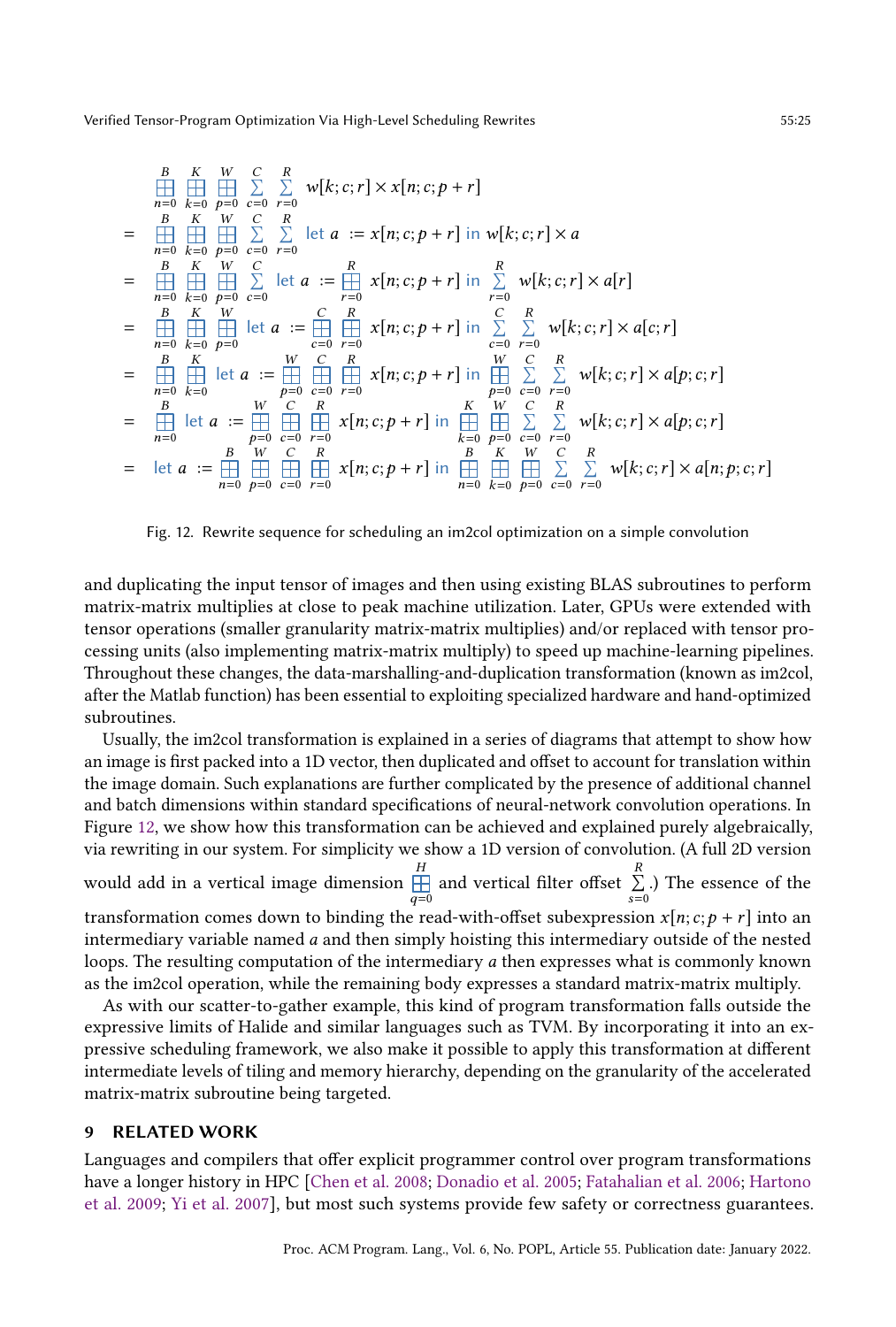Halide popularized the idea of a scheduling language with which a programmer could derive many different optimized implementations of a single reference program without changing its semantics [\[Ragan-Kelley et al.](#page-27-5) [2012;](#page-27-5) [Ragan-Kelley et al.](#page-27-1) [2013\]](#page-27-1). This approach has since been adapted to dense linear algebra and machine learning [\[Chen et al.](#page-26-0) [2018;](#page-26-0) [Hagedorn et al.](#page-26-10) [2020;](#page-26-10) [Vasilache](#page-27-6) [et al.](#page-27-6) [2018;](#page-27-6) [Venkat et al.](#page-27-7) [2019\]](#page-27-7), sparse tensor algebra [\[Kjolstad et al.](#page-26-11) [2017\]](#page-26-11), distributed-memory computing [\[Bauer et al.](#page-25-0) [2012\]](#page-25-0), graph processing [\[Zhang et al.](#page-27-8) [2018\]](#page-27-8), and physical simulation [\[Hu](#page-26-12) [et al.](#page-26-12) [2019\]](#page-26-12). None of these systems provide formal assurance of program equivalence before and after scheduling, and many allow unsound transformations. They also offer fixed languages of scheduling transformations, which can only be extended at great complexity by modifying the language and compiler. In contrast, our system provides similar user-scheduling functionality but in a way that simultaneously supports extension with new user-defined transformations and formally guarantees equivalence of programs before and after transformation. Key to our approach is defining scheduling transformations in terms of algebraic rewrite rules. Recent work develops rewrite-rule systems for optimizing array programs [\[Fu et al.](#page-26-1) [2021;](#page-26-1) [Steuwer et al.](#page-27-3) [2015\]](#page-27-3), but they generally treat rewrites as axioms and provide no formal guarantees. Previous work such as the VOQC quantum-circuit optimizer also shows how a tactic engine and interactive theorem prover provide a natural framework for building a verified program-optimization framework [\[Hietala](#page-26-13) [et al.](#page-26-13) [2021\]](#page-26-13). However, they use Coq to validate prewritten optimization procedures, while we focus on step-by-step manual derivation of optimizations for specific programs. Additionally, their application domain is different enough from ours that it is not surprising they do not address the loop-and-computation-reordering challenge that our reshape operators solve.

Program derivation through proof in constructive logic has a long history. One recent framework (also based on Coq) is Fiat, within whose unified setting automated proof-producing procedures have been demonstrated for relational queries [\[Delaware et al.](#page-26-14) [2015\]](#page-26-14) and binary-format parsers [\[Delaware](#page-26-15) [et al.](#page-26-15) [2019\]](#page-26-15). Our work is complementary and could be integrated as another derivation-automation domain within Fiat, though we manage to state our specifications and derive programs deterministically, so the value of Fiat's nondeterminism monad would be minimal. Fiat goes further than we do, in making the translation from optimized functional to low-level code proof-generating [\[Pit-Claudel](#page-27-9) [et al. 2020\]](#page-27-9), and we would benefit from adopting similar techniques in future work.

Finally, as a functional tensor language, our program representation (ATL) builds on ideas from array languages [\[Chamberlain et al.](#page-26-16) [2007;](#page-26-16) [Chamberlain 2001;](#page-26-17) [Iverson 1962;](#page-26-18) [Slepak et al.](#page-27-10) [2014\]](#page-27-10) which have more recently been explored in a functional context [\[Chakravarty et al.](#page-26-19) [2011;](#page-26-19) [Henriksen et al.](#page-26-20) [2017;](#page-26-20) [Paszke et al.](#page-27-11) [2021\]](#page-27-11). It is specifically derived from recent work on a functional tensor language for automatic differentiation [\[Bernstein et al.](#page-26-3) [2020\]](#page-26-3), which we have extended with features like reshape operators to express a richer space of implementation details relevant to performance optimization. Concurrent work on Glenside [\[Smith et al.](#page-27-2) [2021\]](#page-27-2) attempts to capture some similar implementation details by augmenting a functional tensor language with an algebra of "access" patterns."

## ACKNOWLEDGMENTS

This material is based upon work supported by the National Science Foundation Graduate Research Fellowship under Grant No. 1745302, as well as DARPA under the PAPPA (agreement HR00112090017) and RTML (contract FA8650-20-2-7006) programs.

#### REFERENCES

<span id="page-25-0"></span>Michael Bauer, Sean Treichler, Elliott Slaughter, and Alex Aiken. 2012. Legion: expressing locality and independence with logical regions. In SC Conference on High Performance Computing Networking, Storage and Analysis, SC '12 (Salt Lake City, UT, USA). IEEE, Piscataway, NJ, USA, 66. <https://doi.org/10.1109/SC.2012.71>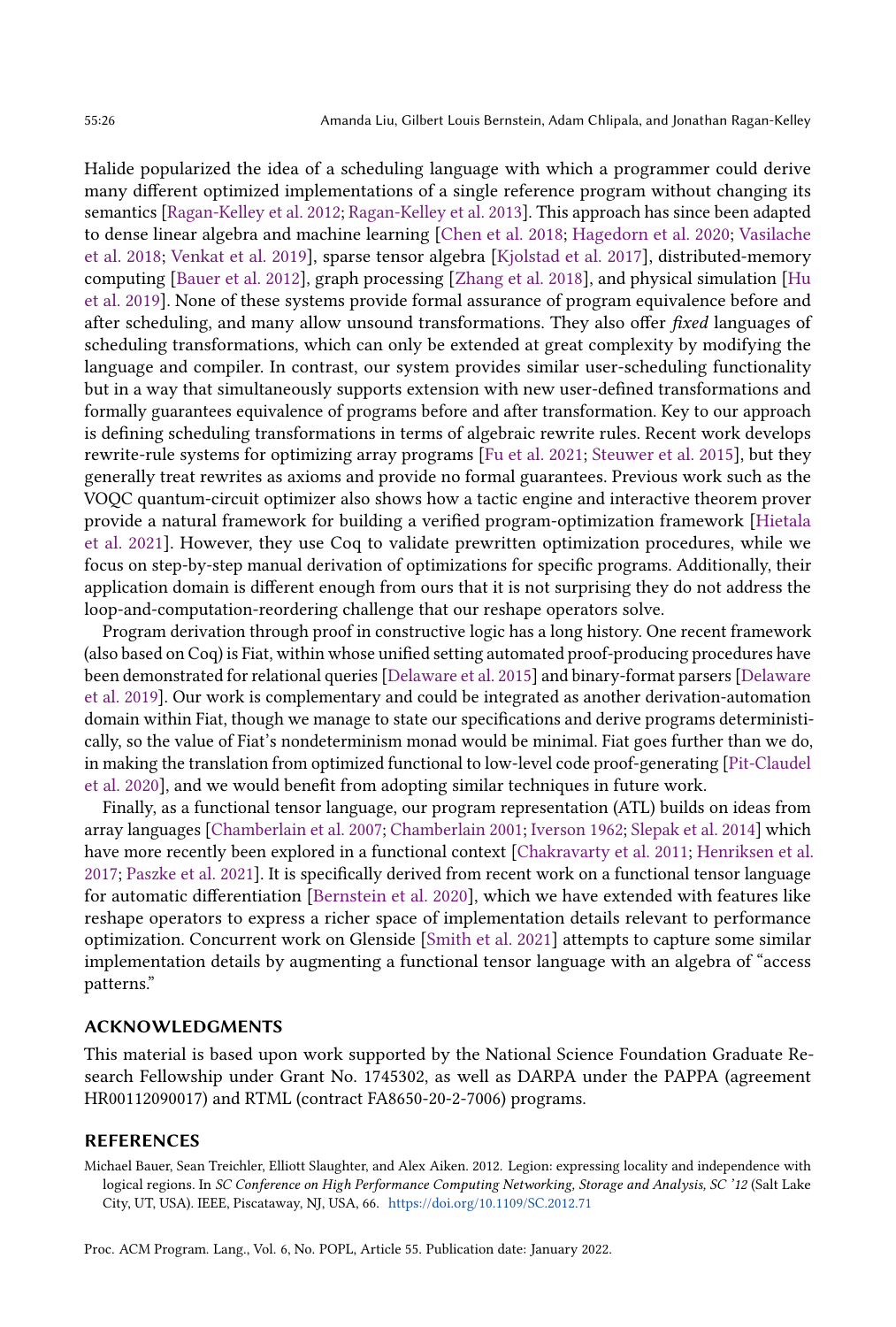- <span id="page-26-3"></span>Gilbert Bernstein, Michael Mara, Tzu-Mao Li, Dougal Maclaurin, and Jonathan Ragan-Kelley. 2020. Differentiating a Tensor Language. arXiv[:2008.11256](https://arxiv.org/abs/2008.11256) [cs.PL]
- <span id="page-26-19"></span>Manuel M. T. Chakravarty, Gabriele Keller, Sean Lee, Trevor L. McDonell, and Vinod Grover. 2011. Accelerating Haskell array codes with multicore GPUs. In Proceedings of the POPL 2011 Workshop on Declarative Aspects of Multicore Programming, Manuel Carro and John H. Reppy (Eds.). Association for Computing Machinery, New York, NY, USA, 3-14. [https:](https://doi.org/10.1145/1926354.1926358) [//doi.org/10.1145/1926354.1926358](https://doi.org/10.1145/1926354.1926358)
- <span id="page-26-16"></span>B.L. Chamberlain, D. Callahan, and H.P. Zima. 2007. Parallel Programmability and the Chapel Language. The International Journal of High Performance Computing Applications 21, 3 (2007), 291-312. <https://doi.org/10.1177/1094342007078442>
- <span id="page-26-17"></span>Bradford L. Chamberlain. 2001. The design and implementation of a region-based parallel programming language. Ph.D. Dissertation. The University of Washington.
- <span id="page-26-6"></span>Chun Chen, Jacqueline Chame, and Mary Hall. 2008. CHiLL: A framework for composing high-level loop transformations. Technical Report. University of Southern California.
- <span id="page-26-0"></span>Tianqi Chen, Thierry Moreau, Ziheng Jiang, Lianmin Zheng, Eddie Yan, Meghan Cowan, Haichen Shen, Leyuan Wang, Yuwei Hu, Luis Ceze, Carlos Guestrin, and Arvind Krishnamurthy. 2018. TVM: An Automated End-to-end Optimizing Compiler for Deep Learning. In Proceedings of the 12th USENIX Conference on Operating Systems Design and Implementation (Carlsbad, CA, USA) (OSDI'18). USENIX Association, Berkeley, CA, USA, 579-594. [http://dl.acm.org/citation.cfm?id=](http://dl.acm.org/citation.cfm?id=3291168.3291211) [3291168.3291211](http://dl.acm.org/citation.cfm?id=3291168.3291211)
- <span id="page-26-14"></span>Benjamin Delaware, Clément Pit-Claudel, Jason Gross, and Adam Chlipala. 2015. Fiat: Deductive Synthesis of Abstract Data Types in a Proof Assistant. In ACM SIGPLAN-SIGACT Symposium on Principles of Programming Languages, POPL 2015, Mumbai, India, January 15-17, 2015. 689-700. <https://doi.org/10.1145/2676726.2677006>
- <span id="page-26-15"></span>Benjamin Delaware, Sorawit Suriyakarn, ClÃľment Pit-Claudel, Qianchuan Ye, and Adam Chlipala. 2019. Narcissus: Correct-By-Construction Derivation of Decoders and Encoders from Binary Formats. In Proc. ICFP (Berlin, Germany). <https://doi.org/10.1145/3341686>
- <span id="page-26-7"></span>Sébastien Donadio, James C. Brodman, Thomas Roeder, Kamen Yotov, Denis Barthou, Albert Cohen, María Jesús Garzarán, David A. Padua, and Keshav Pingali. 2005. A Language for the Compact Representation of Multiple Program Versions. In Languages and Compilers for Parallel Computing, 18th International Workshop, LCPC 2005. Springer Berlin Heidelberg, Berlin, Heidelberg, 136-151. [https://doi.org/10.1007/978-3-540-69330-7\\_10](https://doi.org/10.1007/978-3-540-69330-7_10)
- <span id="page-26-8"></span>Kayvon Fatahalian, Daniel Reiter Horn, Timothy J. Knight, Larkhoon Leem, Mike Houston, Ji Young Park, Mattan Erez, Manman Ren, Alex Aiken, William J. Dally, and Pat Hanrahan. 2006. Sequoia: Programming the Memory Hierarchy. In Proceedings of the 2006 ACM/IEEE Conference on Supercomputing (Tampa, Florida) (SC '06). Association for Computing Machinery, New York, NY, USA, 83âĂŞes. <https://doi.org/10.1145/1188455.1188543>
- <span id="page-26-1"></span>Rongxiao Fu, Xueying Qin, Ornela Dardha, and Michel Steuwer. 2021. Row-Polymorphic Types for Strategic Rewriting. arXiv[:2103.13390](https://arxiv.org/abs/2103.13390) [cs.PL]
- <span id="page-26-4"></span>Ronald L. Graham, Donald E. Knuth, and Oren Patashnik. 2011. Concrete Mathematics. Addison Wesley, 36âĂŞ37.
- <span id="page-26-10"></span>Bastian Hagedorn, Archibald Samuel Elliott, Henrik Barthels, Rastislav Bodik, and Vinod Grover. 2020. Fireiron: A Scheduling Language for High-Performance Linear Algebra on GPUs. arXiv[:2003.06324](https://arxiv.org/abs/2003.06324) [cs.PL]
- <span id="page-26-9"></span>Albert Hartono, Boyana Norris, and Ponnuswamy Sadayappan. 2009. Annotation-based empirical performance tuning using Orio. In 23rd IEEE International Symposium on Parallel and Distributed Processing, IPDPS 2009, Rome, Italy, May 23-29, 2009 (Rome, Italy). IEEE, Piscataway, NJ, USA, 1-11. <https://doi.org/10.1109/IPDPS.2009.5161004>
- <span id="page-26-20"></span>Troels Henriksen, Niels G. W. Serup, Martin Elsman, Fritz Henglein, and Cosmin E. Oancea. 2017. Futhark: Purely Functional GPU-programming with Nested Parallelism and In-place Array Updates. In Proceedings of the 38th ACM SIGPLAN Conference on Programming Language Design and Implementation (Barcelona, Spain) (PLDI 2017). ACM, New York, NY, USA, 556-571. <https://doi.org/10.1145/3062341.3062354>
- <span id="page-26-13"></span>Kesha Hietala, Robert Rand, Shih-Han Hung, Xiaodi Wu, and Michael Hicks. 2021. A verified optimizer for Quantum circuits. Proceedings of the ACM on Programming Languages 5, POPL (Jan 2021), 1âĂŞ29. <https://doi.org/10.1145/3434318>
- <span id="page-26-12"></span>Yuanming Hu, Tzu-Mao Li, Luke Anderson, Jonathan Ragan-Kelley, and Frédo Durand. 2019. Taichi: a language for high-performance computation on spatially sparse data structures. ACM Trans. Graph. 38, 6 (2019), 201:1-201:16. <https://doi.org/10.1145/3355089.3356506>
- <span id="page-26-18"></span>Kenneth E. Iverson. 1962. A Programming Language. John Wiley & Sons, Inc., New York, NY, USA.
- <span id="page-26-11"></span>Fredrik Kjolstad, Shoaib Kamil, Stephen Chou, David Lugato, and Saman Amarasinghe. 2017. The tensor algebra compiler. Proceedings of the ACM on Programming Languages 1, OOPSLA (oct 2017), 1-29. <https://doi.org/10.1145/3133901>
- <span id="page-26-2"></span>Steve Kommrusch, Théo Barollet, and Louis-Noël Pouchet. 2021. Proving Equivalence Between Complex Expressions Using Graph-to-Sequence Neural Models. arXiv[:2106.02452](https://arxiv.org/abs/2106.02452) [cs.PL]
- <span id="page-26-5"></span>Tzu-Mao Li, Michaël Gharbi, Andrew Adams, Frédo Durand, and Jonathan Ragan-Kelley. 2018. Differentiable programming for image processing and deep learning in Halide. ACM Trans. Graph. (Proc. SIGGRAPH) 37, 4 (2018), 139:1-139:13. <https://doi.org/10.1145/3197517.3201383>